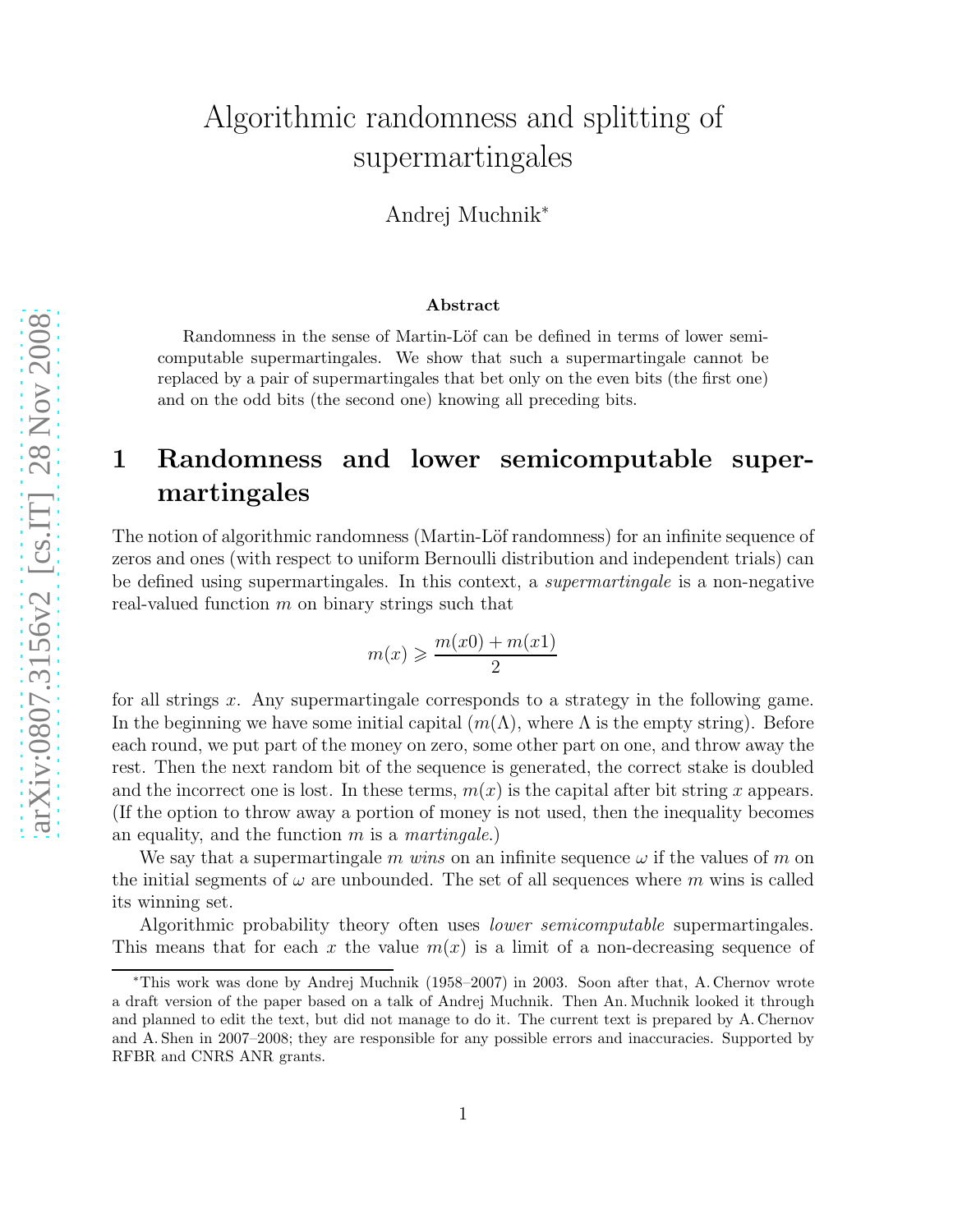non-negative rational numbers  $M(x, 0), M(x, 1), \ldots$ , and the mapping  $(x, n) \mapsto M(x, n)$ is computable.

The class of all lower semicomputable supermartingales has a maximal element (up to a constant factor). Its winning set contains winning sets of all lower semicomputable supermartingales; this set is called the set of *nonrandom* sequences. The complement of this set is the set of *random* sequences.

This definition is equivalent to the standard definition given by Martin-Löf (e.g., see  $[1]$ ; sometimes it is called a criterion of Martin-Löf randomness in terms of supermartingales.

Some authors consider also a larger class of "computably random" sequences that one gets if lower semicomputable supermartingales are replaced by computable martingales (for simplicity, one can take rational-valued martingales). There is no maximal computable martingale, and a sequence is called computably random if any computable martingale is bounded on its initial segments. However, we keep Martin-Löf definition as the main one; in the rest of the paper "random" without additional adjectives means "Martin-Löf random".

## 2 Odd/even decomposition of martingales

One can observe that for computable martingales it is sufficient to consider separately bets on odd steps only and bets on even steps only to get the definition of randomness. We say that a (super)martingale *bets only on even steps* (or, in other words, does not bet on odd steps) if  $m(x) = m(x0) = m(x1)$  for all strings x of even length. (For instance, a martingale is not betting at the third step if after the third coin tossing the capital does not change, that is, if  $m(x0) = m(x1) = m(x)$  for every x of length 2. In terms of the game this means that one half of the capital is put on zero and one half is put on one, and in any case the capital remains the same.) Similarly, a (super)martingale *bets only on odd steps* if  $m(x0) = m(x1) = m(x)$  for every x of odd length.

Now let us give the precise formulation of the observation above: *for any computable martingale* t there exist two computable martingales  $t_0$  and  $t_1$  such that  $t_0$  bets only on *even steps and*  $t_1$  *bets only on odd steps, and the following holds: if* t *wins on some sequence*  $\omega$ *, then either*  $t_0$  *or*  $t_1$  *wins on*  $\omega$ *.* 

This implies that the winning set of t is included in the union of the winning sets of  $t_0$  and  $t_1$ .

**Proof:** Adding a constant if necessary, we may assume that  $t$  is strictly positive everywhere. Then we construct two martingales  $t_0$  and  $t_1$  as follows: on even steps,  $t_0$ divides its capital between zero and one in the same proportion as t does, and  $t_1$  does not bet (puts equal stakes on zero and one); on odd steps,  $t_0$  and  $t_1$  change roles. Then the gain of t (the current capital divided by the initial capital) equals to the product of the gains of  $t_0$  and  $t_1$ . Therefore, if both  $t_0$  and  $t_1$  are bounded on prefixes of some sequence, so is  $t$ .

In other words, defining randomness with respect to computable martingales, we may restrict ourselves to martingales that bet every other step (on even or odd steps only). A similar statement is true for the Mises – Church definition of randomness (that uses selection rules, see  $|1|$ : it is enough to split a selection rule into two rules; one selects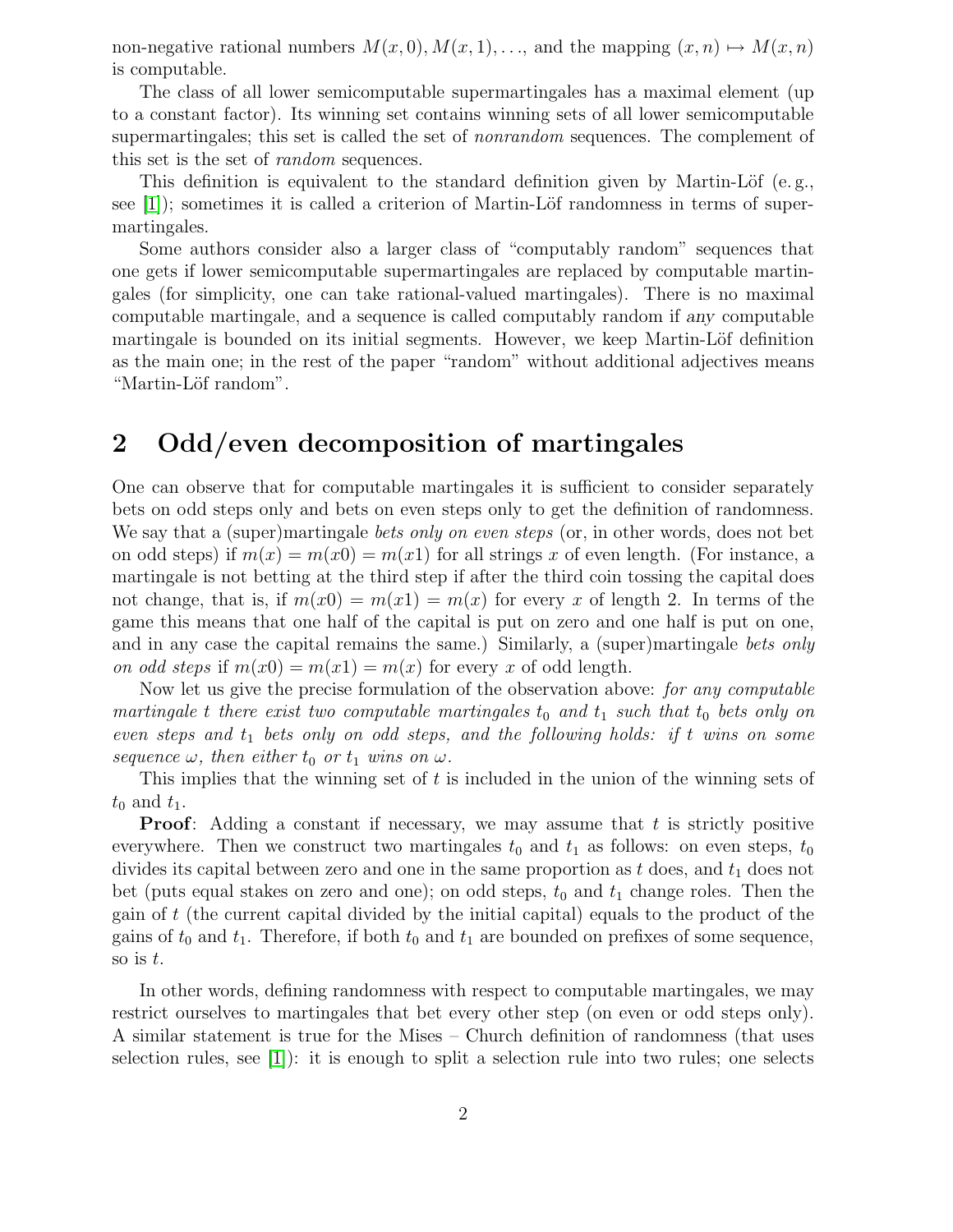only even terms, the other selects only odd terms.

It turns out, however, that for lower semicomputable supermartingales (and Martin-Lot random sequences) the analogous statement is wrong, and this is the main result of the paper.

**Theorem.** *There exists a Martin-Löf non-random sequence*  $\omega$  *such that no supermartingale betting every other step* (*on even steps or on odd steps*) *wins on* ω*.*

This result will be proved in the next sections. Now let us point out its relations to the van Lambalgen theorem on randomness of pairs.

Any bit sequence  $\alpha$  can be splitted into two subsequences of even and odd terms  $\alpha_0$ and  $\alpha_1$ . It is easy to see that for a (Martin-Löf) random sequence  $\alpha$ , both sequences  $\alpha_0$ and  $\alpha_1$  are random. However, the converse statement is not true (trivial counterexample: even if  $\alpha_0 = \alpha_1$  is random, the sequence with doubled bits is not).

A well-known theorem of M. van Lambalgen [\[2\]](#page-26-1) gives a necessary and sufficient condition for the randomness of  $\alpha$ : it is random if and only if  $\alpha_0$  is random with the  $\alpha_1$ -oracle and  $\alpha_1$  is random with the  $\alpha_0$ -oracle. (Informally, this means that even the player that can see any elements of  $\alpha_1$  before betting on  $\alpha_0$  and vice versa cannot win on any of these two sequences.) It would be natural to conjecture that there is no need to "look ahead" (choosing the stakes on the  $(2n-1)$ th step, one does not need to use the bits at positions  $2n, 2n + 2, 2n + 4$ , etc.). Surprisingly, this conjecture is wrong, as the theorem shows.

This can be considered as a paradox: imagine two referrees who toss a coin during some tournament alternatively (for even and odd days respectively); we would expect that if each of them does her job well (her subsequence is "on-line random" in the context of the entire sequence, see [\[3\]](#page-26-2)), then the entire sequence is random. The example constructed in this paper show that this is not the case if we define randomness in terms of supermartingales: it may happen the the entire sequence is flaw but the flaw cannot be attributed to one of the referees.

## 3 Construction of a game

We present the proof using a certain infinite game of two players called Mathematician (M) and Adversary (A).

Adversary constructs (enumerates from below) two supermartingales  $t_0$  and  $t_1$  (that make bets on even and odd steps, respectively). Mathematician constructs a supermartingale t. At each move, the players provide some approximations from below for their supermartingales; these approximations have only finitely many non-zero values and are itself supermartingales (betting on admissible steps only, for A's supermartingales). The sequence of approximating supermartingales is non-decreasing (the players cannot decrease the values already announced). Thus the moves of the players are constructive objects (can be encoded by binary strings, etc.). The players move in turn and can see moves of each other (so we have a perfect information game). Additionally, the values of all the supermartingales on the empty string are required to be 1 (this normalization prevents infinite limit value on any string).

The game is an infinite sequence of moves of the players; it determines three limit supermartingales. M wins if there exists a sequence  $\omega$  such that M's supermartingale t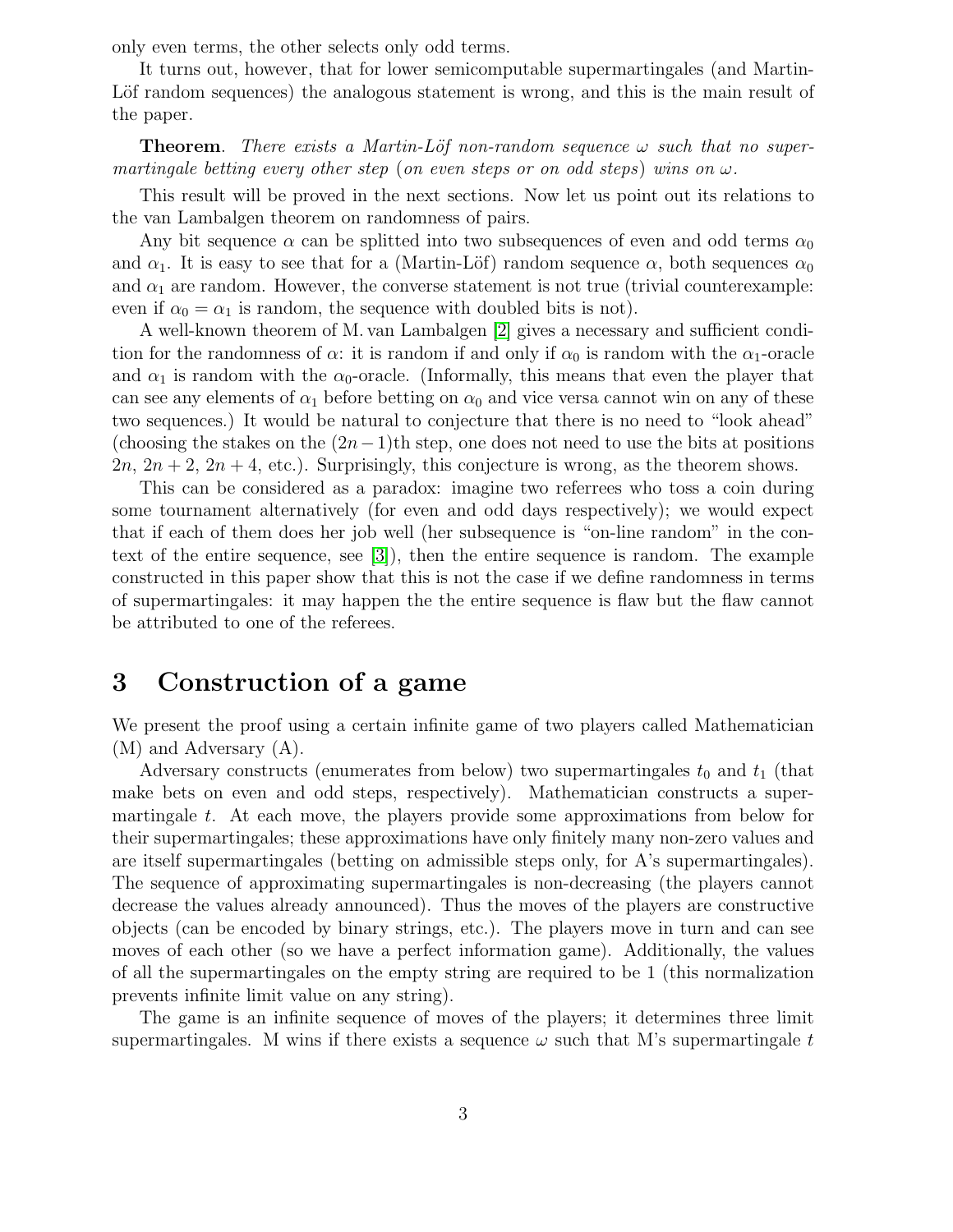wins on  $\omega$  (is unbounded on the prefixes of  $\omega$ ) and both A's supermartingales  $t_0$  and  $t_1$ do not win (are bounded on the prefixes of  $\omega$ ).

Main Lemma. *M has a computable winning strategy in the game.*

It is easy to see that this lemma implies the theorem. Actually, the standard argument (see [\[1\]](#page-26-0)) shows that there are two maximal (up to a constant factor) lower semicomputable supermartingales  $t_0$  and  $t_1$  of the type considered (making bets every other step). Let us run M's winning strategy against the enumeration of these two supermartingales by A. (Note that in this case A does not use the information about M's moves.)

Since the strategies of both players are computable, the limit supermartingale  $t$  is lower semicomputable. Since M's strategy wins, there is a sequence  $\omega$  such that t wins on  $\omega$  but both  $t_0$ ,  $t_1$  (and therefore any other lower semicomputable supermartingale of the type considered) do not win on  $\omega$ . The theorem follows.

It remains to prove the Lemma. In the next sections, we redefine this game as a game on an infinite binary tree and define versions of this game on a finite tree. Then we explain how to combine winning strategies for the games on finite trees into one winning strategy for the game on the infinite tree. Finally, we describe a winning strategy on a finite tree.

### 4 Games on finite and infinite trees

It is convenient to consider an infinite binary tree that is a "field" of the game described. The nodes of the tree are binary strings  $(x_0$  and  $x_1$  are children of x). The players increase the current values (approximations from below) of their supermartingales (one value per node for each supermartingale). "After the game ends" (the quotes are used since the game is infinite), a referee comes and looks for an infinite tree branch with the properties described in the winning conditions above.

Let us define an auxiliary game on a finite binary tree of a certain height  $h$ . As before, the players make their moves and increase the current values of their supermartingales (t for M and  $t_0$ ,  $t_1$  for A). The supermartingales  $t_0$  and  $t_1$  satisfy the same restrictions as before:  $t_0$  bets on even steps,  $t_1$  bets on odd steps. The values of all three supermartingales in the root (on the empty word) are equal to one all the time. In the other tree nodes, the supermartingales are equal to zero in the beginning and then the players increase them step by step.

The game on a finite tree is still infinite. "At the end" of this infinite game, we consider the limit values of the supermartingales at the leaves of the tree to determine the winner. The winning condition will be quite technical, but the idea is as follows: M wins if there exists a leaf where M's supermartingale  $t$  is substantially greater than 1, while on the entire path to this leaf both A's supermartingales  $t_0$  and  $t_1$  do not exceed 1 significantly (actually, this is a "finite version" of the winning condition on the infinite tree).

Let us assume for a while (later we will need to consider a more complicated game) that M has a winning strategy for the following version of the game: M can guarantee that in one of the leaves t is greater than 2 while  $t_0$  and  $t_1$  do not exceed 1 on the path to this leaf.

Then this winning strategy for M can be used as a building block for M's strategy on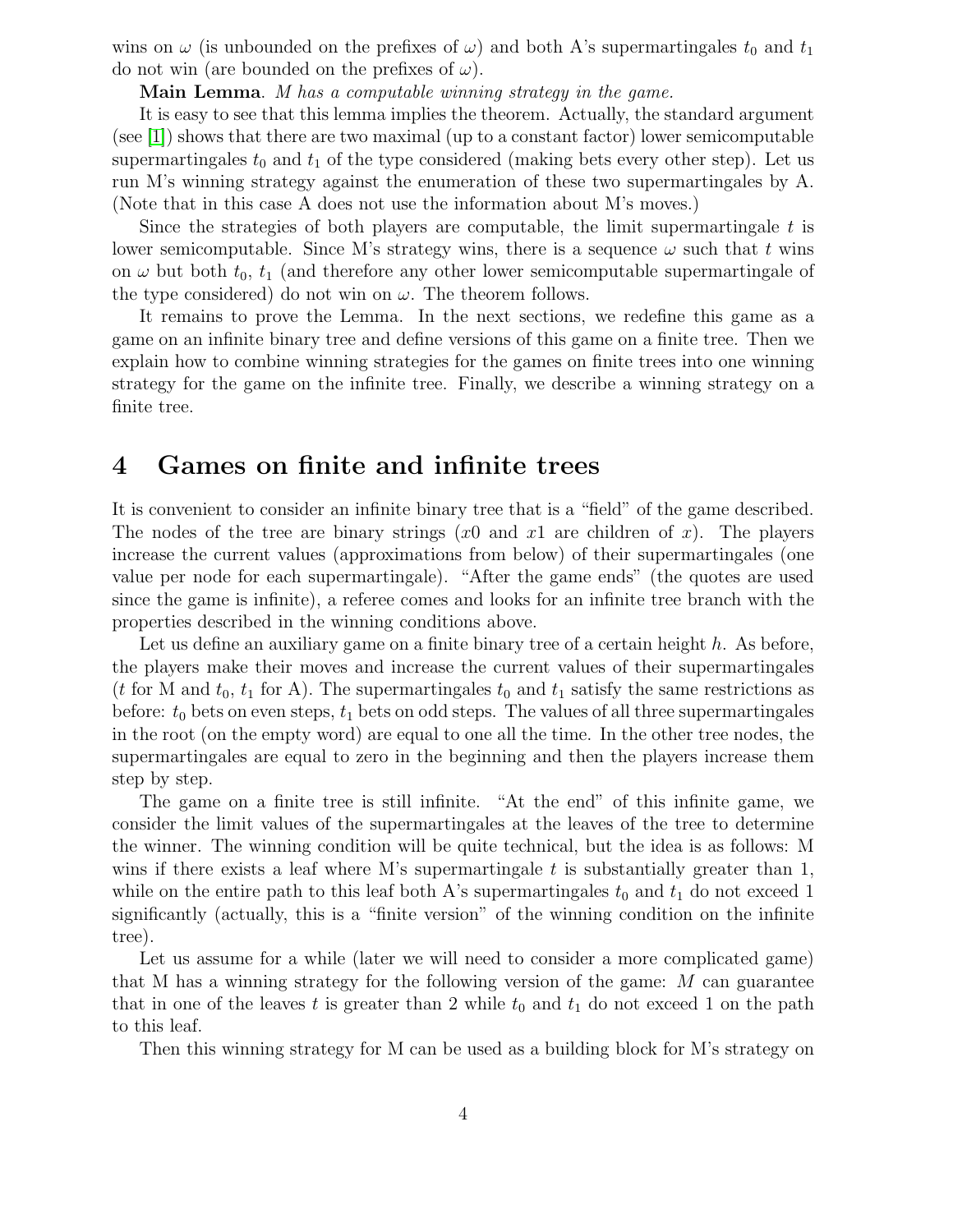the infinite tree. Indeed, we can start the second game on another finite tree whose root is the winning leaf in the first tree, but with twice more money. (This means that the actual M's moves on the subtree of the infinite tree are twice bigger that M's moves in the second finite game. In other words, we apply the winning strategy for the finite tree doubling all values of  $t$ .) In the limit, this second game gives a leaf (of the second finite tree) where M's supermartingale t exceeds  $4 = 2^2$  and A's supermartingales  $t_0$ ,  $t_1$  still do not exceed 1 (on the whole path from the root of the infinite tree). One more copy of the game is then started from this leaf (with factor 4), it gives  $8 = 2^3$  in some leaf etc. In the limit (where infinitely many finite games are combined), we get an infinite branch where t goes to infinity while  $t_0$  and  $t_1$  are bounded.

This description is oversimpified and ignores some important points. First of all, we should keep in mind that the game on the finite tree is infinite, and thus M must start the next round (on the second finite tree grown from the leaf of the first one) when the first game is still in progress (and therefore, the leaf chosen may be discredited later when values of  $t_0$  and  $t_1$  increase).

From the formulation of the winning condition on the finite tree, we see that the condition (for a certain leaf) can be fulfilled at some moment (t is large whereas  $t_0$ ,  $t_1$ are small yet), and then be violated (when A increases  $t_0$  or  $t_1$ ). Note that after that the winning condition cannot be fulfilled again, hence a leaf cannot become a winning candidate for the second time.

Starting a new subtree from the current winning candidate (and discarding this subtree when and if this leaf is discredited), we get a picture like Figure [1.](#page-18-0) The grey triangles



Figure 1: Active and discontinued games on finite trees

represent subtrees where the game was started and then cancelled (the candidate in their root was discredited); the white triangles represent active (currently) games. The dots represent current winning candidates. (We may allow several winning candidates in the same tree and start new subtree for all of them; however, in the picture above this is not shown. In fact, we postpone new games and add the next tree of the same level only when the previous one has been discarded.)

Note also that in reality M should play against A on the infinite tree (and not against many adversaries on finite trees). However, the moves of A on the infinite tree can be easily translated into moves of the adversaries in the active games on finite trees.

By the definition of the winning strategy on the finite tree, M's supermatingale  $t$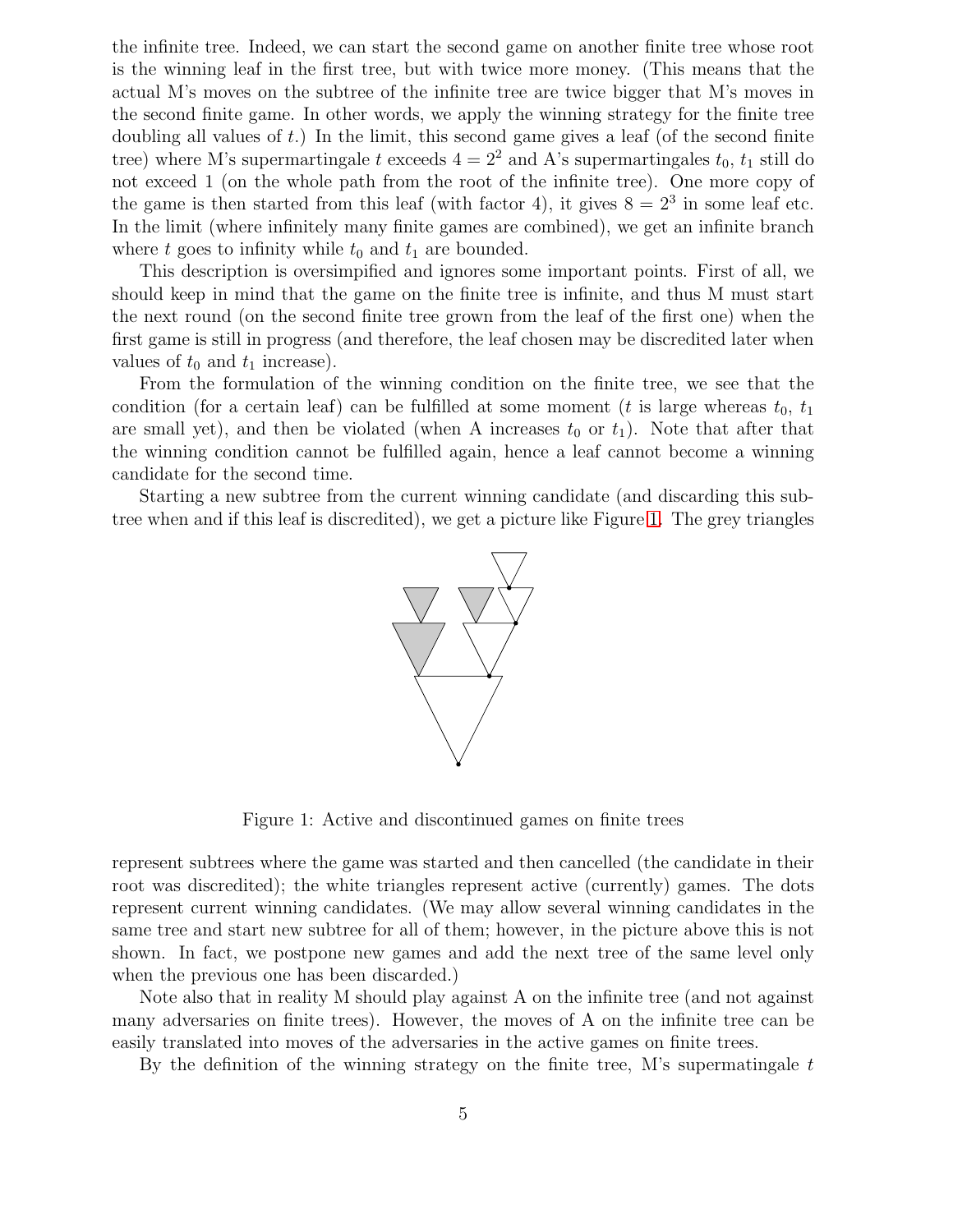doubles at each "level" compared to its value at the previous "level"; on the other hand, A's supermartingales  $t_0$ ,  $t_1$  do not exceed 1 along the entire path through the winning leaves.

Let us see what happens with this picture in the limit. At the first level the winning candidate may change only finitely many times. Hence, at some moment some candidate will be "final" and will never be discredited. The game in the subtree starting from this candidate will never be discarded and a winning leaf should appear there (and stabilize after finitely many changes), and so on. In the limit, we get an infinite branch where M's supermartingale t is unbounded while both A's supermartingales  $t_0$ ,  $t_1$  are bounded.

### 5 Game on a finite tree

### Informal discussion

We begin with some informal discussion, which may help to understand the idea behind the winning strategy for a finite tree game. However, the reader can safely proceed to the formal statement and proof (that uses a slightly different and more simple, but less intuitive, argument) if this informal introduction seems unclear.

Let us make several trivial observations. M wants to make the supermartingale  $t$ greater than 1 in some leaf. But this means that  $t$  must remain less than 1 in some other leaves (since the average, the root value, is 1). So what M really needs to do is to find leaves that are not "promising" and not to waste t on them, saving the money for the other leaves. In particular, M can skip the leaves that have already been discredited  $(t_0$  or  $t_1$  exceeds 1 on the path to these leaves). If we put some  $C > 1$  in all the leaves except for some "discredited" one, then we are done: there exists some path on which both A's supermartingales are bounded by 1 (indeed, at each vertex one of the supermartnigales does not play and the other loses in some direction) and this path ends in a non-discredited leaf where we have put  $C$ . (To keep the average in the root not exceeding 1, we let  $C = N/(N-1)$  where N is the number of leaves.)

So, let us try to construct a strategy for M assuming additionally that A avoids discrediting leaves "in advance". M starts by placing some  $C > 1$  in the leftmost leaf x. Then A must discredit x by making one of  $t_0$ ,  $t_1$  greater than 1 in x or on the path to x. Note that if  $t_0$  or  $t_1$  is greater than 1 below x then some other leaves become discredited at the same time, and this should not happen according to our assumption. So A has to increase one of its supermartingales in  $x$  itself. Moreover, A has to increase the supermartingale that bets in x's parent u (say,  $t_0$ ): the increase of the other supermartingale will mean its increase in  $u$  and therefore also on the way to  $x$ 's brother  $y$ , so some leaf would become discredited before M spent money on it (and this should not happen according to our assumption).

At the second move, M places C in y. Now A cannot increase  $t_0$  on the way to y, because then two more leaves  $(x's$  cousins z and  $p)$  would be discredited prematurely. Indeed, if  $t_0$  exceeds 1 on the way to y, then (due to averaging in u; note that  $t_0$  exceeds 1 in x) it exceeds 1 in u and also in its father v, since  $t_0$  does not play in v, which makes other two grandsons of  $v$  (z and p in the picture) discredited. Therefore, at some point  $t_1$  exceeds 1 in y (or on the way to y) and therefore in u (or on the way to u).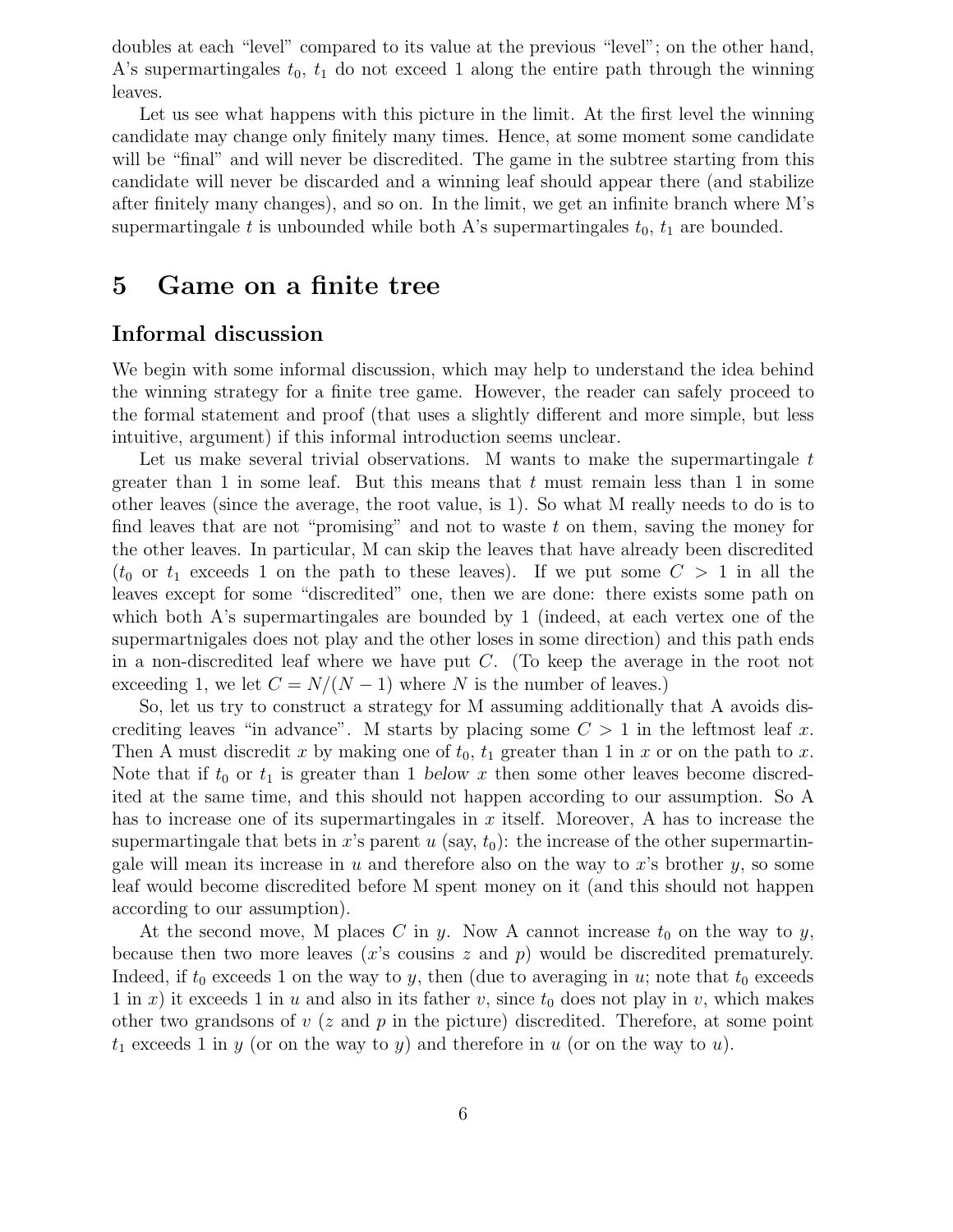

Figure 2: The start of the game. The left column indicates which of the supermartingales plays at a given level.

Then we place C in the third (from left to right) leaf z and wait until A makes one of the supermartingales  $t_0$  and  $t_1$  greater than 1 in z or on the way to z. It could be only  $t_0$ for the same reasons as above (otherwise  $z$ 's brother  $p$  would be discredited). Next step is to place C in p and wait until one of  $t_0$  and  $t_1$  exceeds 1 in p or on the way to p. This could happen with  $t_0$  only: indeed, if  $t_1$  exceeds 1 on the way to p, then  $t_1$  exceeds 1 in both u and q (p's father) and therefore in v (averaging) and w (v's father where  $t_1$  does not play), which discredits four next leaves.

Continuing this process, we see that A is always forced to follow a certain pattern, if A wants to avoid spreading down the values of  $t_0$  and  $t_1$  and hence discrediting some leaves too early. To understand this pattern, we can imagine that each leaf contains a Boolean variable: its value (0 or 1) says which of  $t_0$  and  $t_1$  exceeds 1 in this leaf. Note that the values of these variables spread down by simple AND-OR rules: if the supermartingale bets in the node and exceeds 1 in both children of this node, it should exceed 1 in the node itself; the same is true if the supermartingale does not bet in this node and exceeds 1 in at least one of its children.

So the process resembles the evaluating of an AND-OR-tree whose leaves carry Boolean values and AND/OR-layers alternate. "Early discrediting" corresponds to the so called shortcut evaluation: unused variables correspond to the prematurely discredited nodes. It is easy to see that if A assigns values to the leaves of an AND/OR-tree (say, from left to right) and wants to avoid shortcut evaluation, there is only one way of doing so (except for the last variable). The same is true in the game: if A wants at any rate to avoid the cases where some leaves are discredited before M puts some value there, and M goes from left to right, A has essentially no choice (except for the last moment).

The idea of the actual strategy of M is to use either the advantage that M can gain when A deviates from the pattern (and discredits some leaf prematurely) or to use the advantage that M can gain when A follows the pattern for the first 1/4 of all leaves. For the first case, when M does not need to place anything in some prematurely discredited leaf M can safely place  $C = N/(N-1)$  in all the other leaves (where N is the number of leaves). Note that it is much less than 2 that we planned initially but still enough for our purposes as we see later. For the second case, let us consider the Boolean values in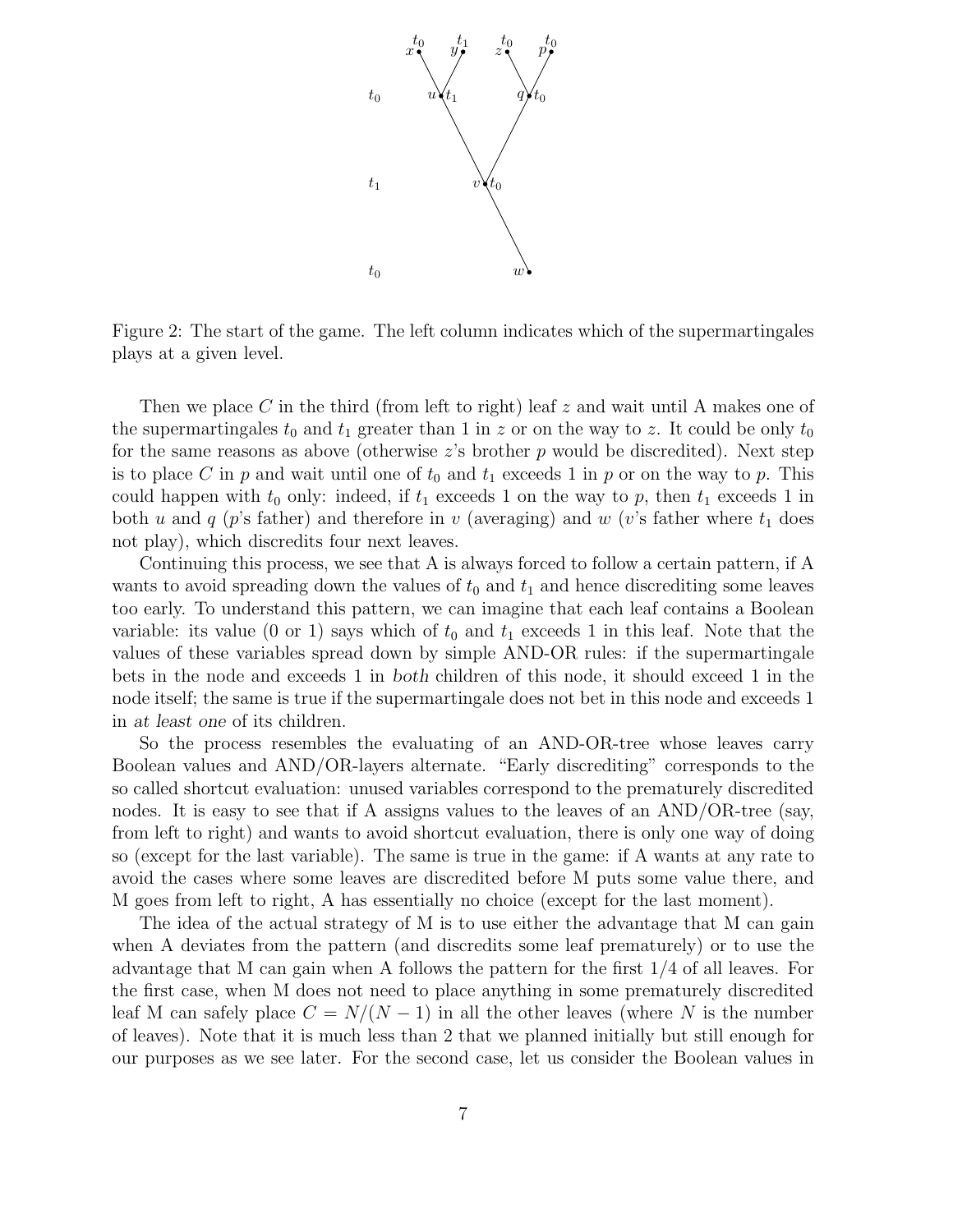the leaves that prevent shortcuts, i.e., the sequence  $0100010101000100...$  $0100010101000100...$  $0100010101000100...$ <sup>1</sup> Every second place is occupied by a zero, that is, at every second leaf,  $t_0$  is greater than 1. Hence, two levels below,  $t_0$  is greater than  $1/2$  in all the nodes. And it is easy to see that the sequence of labels is the same there: at every second node,  $t_0$  is greater than 1 again. Therefore, four levels below the leaves,  $t_0$  is greater than  $3/4$  in all the nodes, and so on. The same works for  $t_1$ , if we go through the "odd" levels (one, three, five,... levels below the leaves). Thus M can take any node, a sufficiently large subtree above it, and provide that, say,  $t_1$  is close to 1 (though, may be, less than 1) in this node. Let the node be the leftmost grandchild of the root (where  $t_1$  bets, but does not bet in the children of the root). Then  $t_1$  is close to 1 in the left child of the root. Therefore it cannot exceed 1 significantly in the right child of the root, while  $t_0$  does not exceed 1 there (since  $t_0$  does not bet in the root). Now M concentrates on the right half of the subtree and can put, e.g.,  $4/3$  in all its leaves (recall that  $1/4$  of all leaves remain free and the other  $1/4$  carries only  $C$ ). But A's supermartingales do not exceed 1 significantly in the right child of the root and therefore the same is true for some path in the right half of the tree.

In both cases, M has achieved something, but these achievements differ. To reflect this, we have to change the definition of the finite game allowing two winning conditions for A. Let us now proceed with the details. (The motivation as explained above is not explicitly used in the sequel.)

### Game on the finite tree: precise formulation

As we have explained, we do not achieve the earlier announced goal (M's supermartingale exceeds 2 in some leaf whereas A's supermartingales do not exceed 1 on the path to it). Let us explain what we can really achieve and how to use this for the winning strategy in the infinite game.

#### Admissible increase of the supermartingales

We are not able to guarantee that (for the game on the finite tree) there exists a leaf where t increases while both  $t_0$ ,  $t_1$  still do not exceed 1. Instead, we have to allow some small increase for  $t_0$  and  $t_1$ , limited by factor  $(1 + \delta)$ . These coefficients are multiplied along the tree chain, but we manage to have decreasing values of  $\delta$  along the chain so the product is bounded by some constant.

On the other hand, we cannot guarantee also that  $t$  is multiplied at least by 2; only some smaller factor (depending on  $\delta$ , as we will see) can be achieved. We have to ensure here that the product of these factors diverges to infinity.

More formally, for every finite subtree, a special version of lemma is used with appropriate factors (guaranteed increase for t and allowed increase for  $t_0$  and  $t_1$ ). The products of the corresponding factors for preceding subtrees (along the path from the root) are used as scaling factors for the current subtree. Note that scaling factors for M and A are different and are multiplied separately. The winning condition for the preceding games guarantees that the actual moves of A (divided by A's scaling factor) do not violate the rules of the game on the finite tree, and the moves of M in the game on the finite

<sup>1</sup> For more information about this sequence see [http://www.research.att.com](http://www.research.att.com~njas/sequences/A035263)∼njas/sequences/A035263 and [http://www.research.att.com](http://www.research.att.com~njas/sequences/A096268)∼njas/sequences/A096268.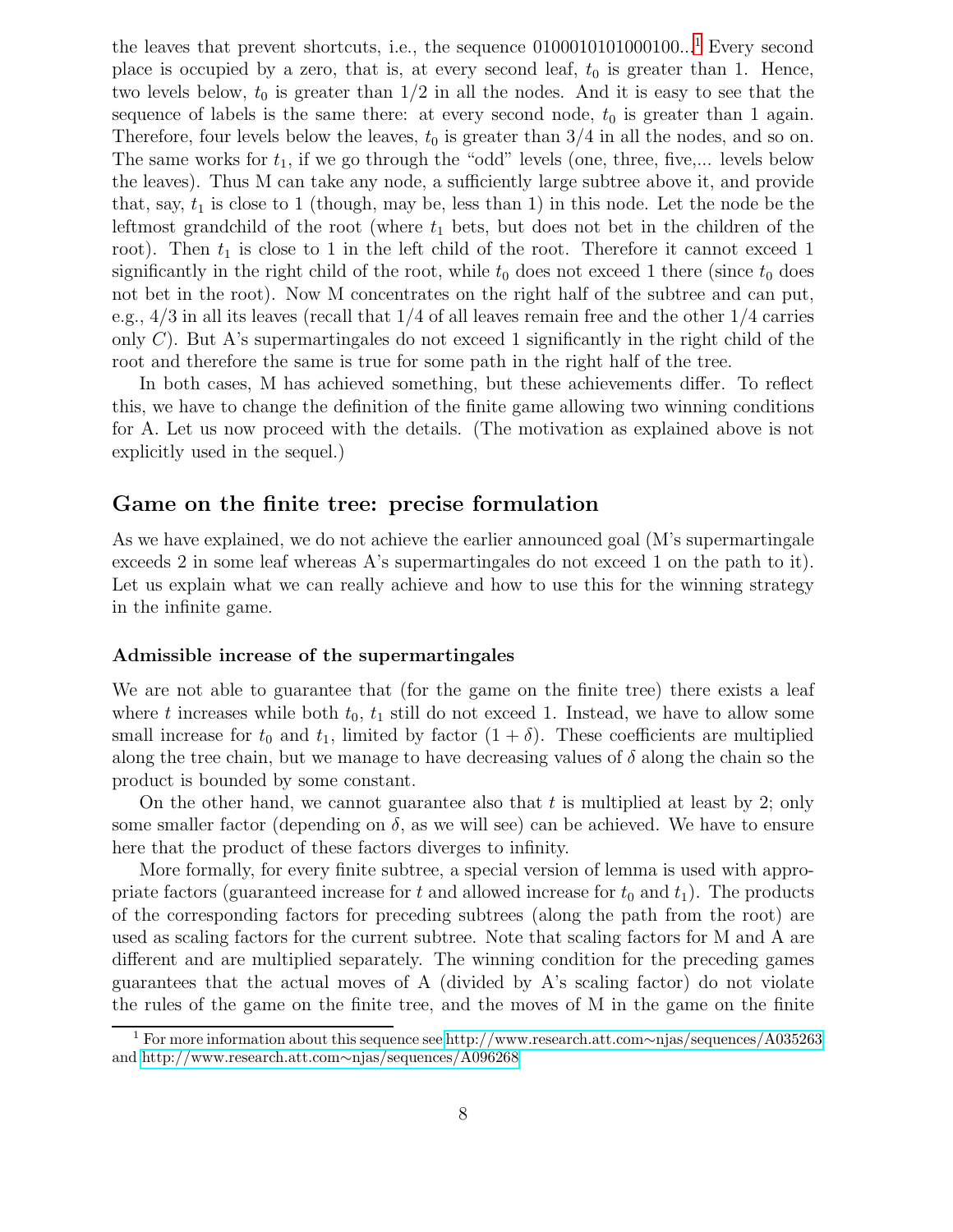tree (multiplied by M's scaling factor) do not violate the supermartingale property for the composite tree. (If the winning condition is violated, the corresponding subtree is discarded and M does not change t inside it anymore.)

#### Trees of variable height

The correction factors (possible increase of supermartingales in the game on finite tree) depend on the height of the finite tree the game is played on. These heights we may choose at our discretion, and we do this in such a way that the product of A's coefficients converges while the corresponding product of M's coefficients diverges.

#### Two winning cases

Unfortunately, even this scheme (two increase factors depending on the tree height) is not final. In the actual game on the finite tree, M wins in any of the two cases:

(1) either A's supermartingales  $t_0$ ,  $t_1$  do not increase at all on the path from the root to some leaf, whereas M's supermartingale t in this leaf increases (even a small increase in enough);

(2) or A's supermartingales  $t_0$ ,  $t_1$  increase, but this increase is small while M's supermartingale  $t$  increases substantially.

More formally, for a tree of height h there are two pairs of real numbers,  $(M_1(h), m_1(h))$  and  $(M_2(h), m_2(h))$ . A leaf is called *winning* (at some step of the game) if the leaf has the label  $i = 1$  or the label  $i = 2$  (attached by M as explained below) and t is greater than  $M_i(h)$  in the leaf whereas  $t_0$ ,  $t_1$  are not greater than  $m_i(h)$  on the path to the leaf (here we speak about the current values of the supermartingales).

These pairs are:

$$
\left(1+\frac{1}{2^h-1},1\right), \quad \left(\frac{3}{2},1+\frac{1}{2^{\lfloor (h-1)/2 \rfloor}}\right).
$$

(The exact values are not so important, we need only the properties mentioned above in  $(1)$  and  $(2)$ ; in fact, we use only odd values of h.)

As mentioned above, we have one additional requirement: M must indicate the type of the winning leaf. Namely, M can attach labels  $i = 1$  or  $i = 2$  to leaves; once attached, the label cannot be removed; a leaf cannot carry both labels. Note that if the conditions for supermartingales are fulfilled, but the leaf has no label or "wrong" label, this leaf is not a winning leaf. (We need this to choose correctly the height of the next tree.)

At last, we are ready for an exact statement:

Main Lemma on games on finite trees. *For this game on a tree of any odd height*  $h \geq 3$ , M has a winning strategy; this strategy guarantees that at least one winning leaf *appears and remains winning forever*.

We prove the lemma in the next section. Now let us show how the lemma is used to construct a winning strategy on the infinite tree.

M starts to play on a tree of a certain height, say  $h = 3$ . When a winning leaf appears, M adds a new tree on top of this leaf (having it as a root). This new tree has the same height h if  $i = 1$ , and it has a larger height  $h + 2$  if  $i = 2$ . When this second-level tree gets a winning leaf, M adds a new tree according to the same rule, and so on. For technical convenience, we will assume that there is only one winning leaf at any moment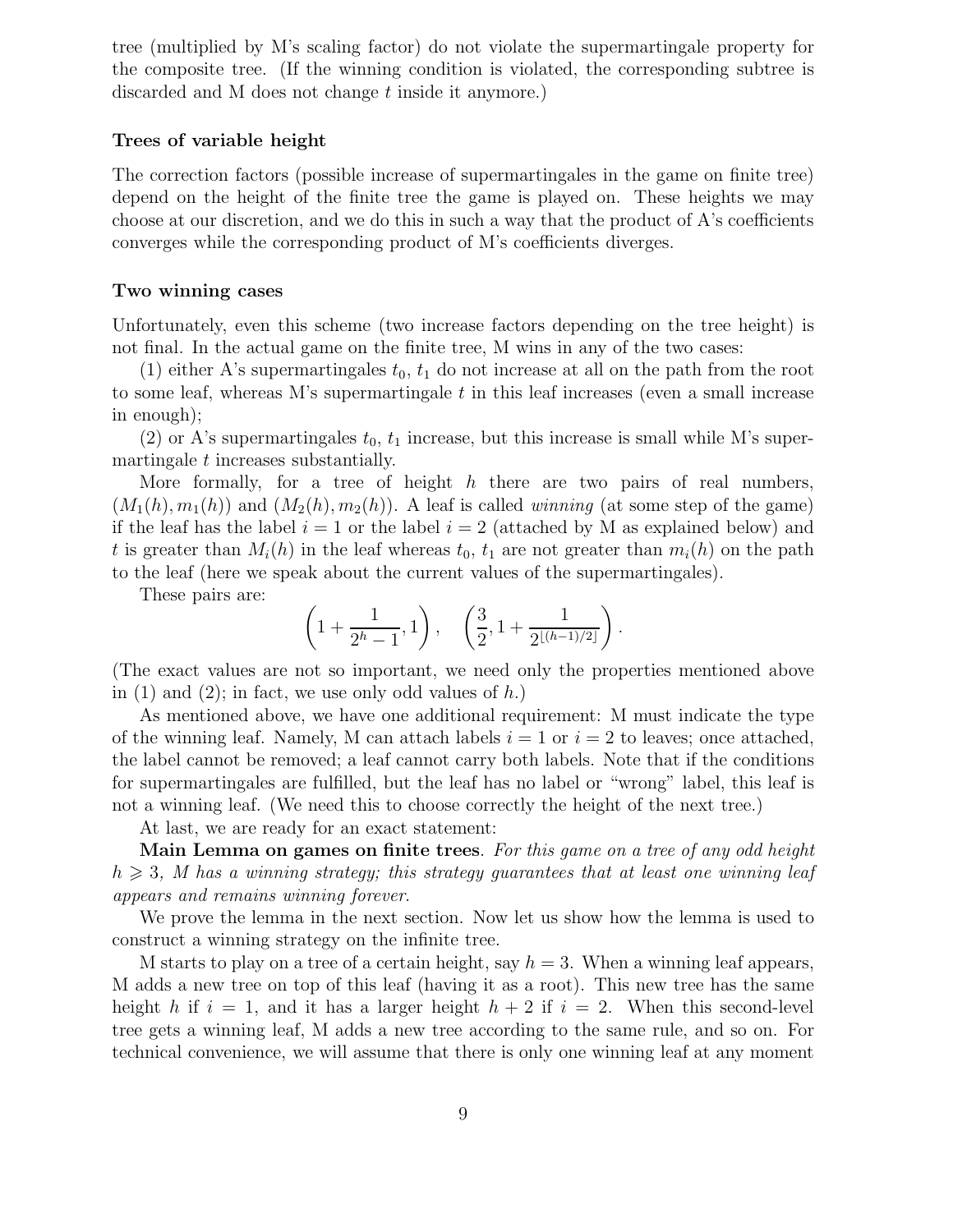postponing the others candidated until the current one is rejected. When a leaf is rejected we discard everything that grows from this leaf.

(Note that Figure refsupermart1 above does not show this adequately: as we go up, the heights of the trees grow; note also that the heights of trees of the same level may be different.)

Let us consider the infinite branch (it is unique under our assumption) obtained in the limit and the labels that appear along this branch. If there is only a finite number of labels  $i = 2$  along it, then the heights of the trees along the branch are the same from some point, thus A's supermartingales  $t_0$ ,  $t_1$  do not increase after this point and M's supermartingale t increases every time by a small, but constant factor, hence t is unbounded.

Now consider the case of infinite number of  $i = 2$  labels. For the trees where the winning leaf has the label  $i = 2$ , A's supermartingales  $t_0$ ,  $t_1$  increase at most by the factor

$$
1 + 1/(2^{\lfloor (h-1)/2 \rfloor})
$$

for odd h, and each h occurs only once. For the other trees,  $t_0$ ,  $t_1$  do not increase, thus they are bounded. On the other hand, each of the infinitely many leaves with  $i = 2$ provides that M's supermartingale t increases by a factor of  $3/2$ , and for the other trees,  $t$  does not decrease (even increases a bit), hence  $t$  is not bounded. Therefore, in both cases, we get an infinite branch where A's supermatingales are bounded, whereas M's supermartingale is not.

#### Winning strategy

Let us describe M's winning strategy on a tree of some odd height  $h$ . Before the game starts, M selects some path from the root to one of the leaves, for example, the path that always goes left. Denote the nodes on this path  $A_0, A_1, A_2, \ldots$ , and denote their brothers by  $B_1, B_2, \ldots$  ( $A_0$  denotes the root).

At the first move, M lets the value of supermartingale t to be  $c = 2<sup>h</sup>/(2<sup>h</sup> - 1)$  in all the leaves above  $B_3, B_5, \ldots$  (Fig. [3\)](#page-23-0) and labels all these leafs with  $i = 1$ . Other leaves keep zero values. The values in the other (non-leaf) nodes are set so that  $t$  is a supermartingale, i.e. as the average over the leaves that are their descendants. (Recall that initially the value of  $t$  is zero everywhere except the root, where the value is 1 all the time.)

As a result of this move, several winning leaves appear. To avoid defeat, A has (at some point) to increase A's supermartingales: for each winning leaf,  $t_0$  or  $t_1$  must be made greater than 1 somewhere on the path to this leaf. Consider two variants: this happens either on the path to one of  $B_3, B_5, \ldots$  or inside the subtrees rooted at  $B_3, B_5, \ldots$ 

**First case:** One of A's supermartingales becomes greater than 1 in some  $A_i$  (note that if a node is on the path to  $B_j$  then this node is  $A_i$  for some i.

**M's move**: Set supermartingale t to be equal to c in all leaves except the leaf on the selected path (the leftmost leaf  $A_h$  in our case), and label all these leaves with  $i = 1$ . Below,  $t$  is adjusted by averaging (thus getting exactly 1 in the root).

Why this helps: Both A's supermartingales are not greater than 1 in the root. There exists a path where they both do not increase (let us construct this path from the root: the supermartingale that does not bet in the node does not change, and we choose the direction where the betting one does not increase). Hence, there is a leaf such that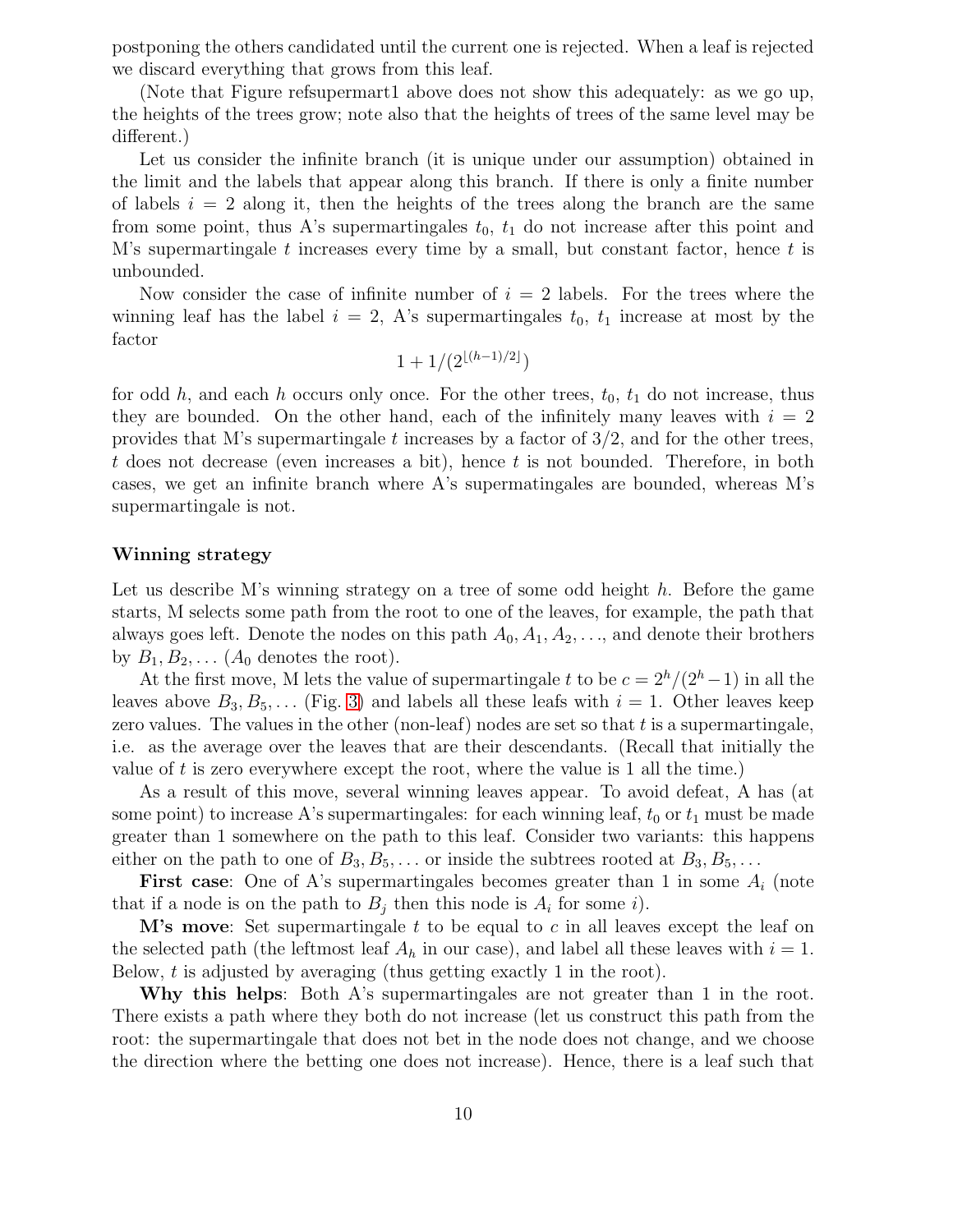

Figure 3: The first move of M

on the path to it both  $t_0$ ,  $t_1$  are not greater than 1. This cannot be M's selected path (the leftmost one in our case), since it goes through all  $A_i$ , including the "bad" one. But in all other leaves, M's supermartingale  $t$  is equal to  $c$ , thus one of them is winning.

**Second case:** In all the subtrees above  $B_3, B_5, \ldots, A$  has increased  $t_0$  or  $t_1$ . Therefore, in all the nodes  $B_3, B_5, \ldots$ , either  $t_0$  or  $t_1$  is greater than 1 (otherwise one can find a path from  $B_i$  to a leaf where both  $t_0$ ,  $t_1$  are not greater than one, i.e. a winning leaf).

Actually, we may assume here that the supermartingale that is greater than 1 in  $B_i$ does not bet in  $B_i$  and bets in the previous node  $A_{i-1}$ : the other possibility is covered by the first case, since the supermartingale that does not bet in  $A_{j-1}$  would have the same value (greater than 1) in  $A_{j-1}$  as in  $B_j$ . Hence, one supermartingale is greater than 1 in all  $B_3, B_5, \ldots$  To be definite, we say that it is the "odd" supermartingale  $t_1$  (this is literally true for first, third, and all the games on finite trees with the odd numbers, where  $t_1$  bets in the roots; for the games with even numbers,  $t_0$  and  $t_1$  switch their roles).

**Lower bound**. We can obtain lower bounds for the values of  $t_1$  in all  $A_i$ , going down along M's selected path. The supermartingale  $t_1$  does not bet in half of the nodes (and keeps its value) while in the other half the lower bound is averaged with a value greater than 1. Thus we get a bound as in Fig. [4](#page-24-0) (the figure is for the tree of height 7). Since the supermartingale  $t_1$  is not greater than 1 in the root and bets there, we get an upper bound for its value in  $B_1$ : 9/8 for the case in the figure and  $1 + 1/2^{(h-1)/2}$  in general.

**M's second move**: In all the leaves above  $B_1$ , the value of t is set to 3/2, and the leaves are labeled with  $i = 2$ . Below, t is adjusted by averaging (it is easy to check that the value in the root does not exceed 1: in the second quarter of the leaves,  $t$  is zero, and in the first quarter,  $t$  is slightly greater than 1 in some leaves only).

**Why this helps:** In  $B_1$ , both A's supermartingales are not greater than  $1+1/2^{(h-1)/2}$ (we have shown this for  $t_1$ ; since  $t_0$  does not bet in the root, it does not exceed 1 also in  $B_1$ ), and this holds along some path to a leaf above  $B_1$ . But M's supermartingale t is  $3/2$  there.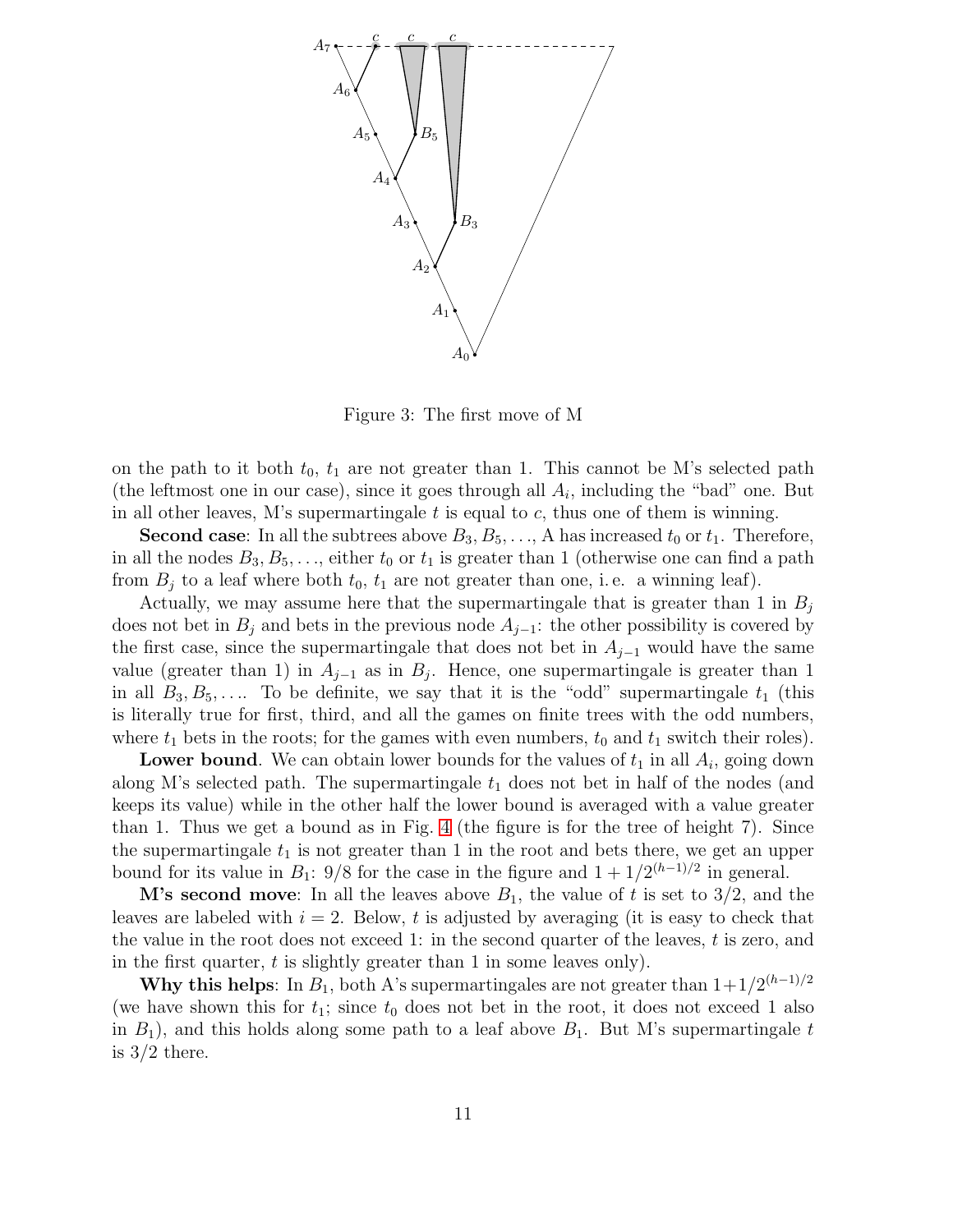

Figure 4: Lower bounds for  $t_1$  along the M's selected path, and his second move

The construction of the winning strategy for the game on the finite tree (and thus the proof of the theorem) is completed.

# 6 Non-uniform measures

Recall that martingales and supermartingales can be interpreted as a capital during a game. So far we have considered a game where the coin is symmetric. If the next bit is guessed correctly, the stake is doubled. But we can consider other distributions where the declared probabilities of 0 and 1 are not equal. In this case it is fair that a stake on a less probable outcome wins more than a stake on a more probable outcome. These "non-symmetric games" correspond to (super)martingales with respect to a measure. A non-negative function  $\mu$  on binary strings is called a *measure* (probability distribution) if  $\mu(\Lambda) = 1$  and

$$
\mu(x) = \mu(x0) + \mu(x1)
$$

for all strings x. A *supermartingale with respect to measure*  $\mu$  is a non-negative function  $m$  on binary strings that satisfies the inequality

$$
m(x) \ge m(x0)\frac{\mu(x0)}{\mu(x)} + m(x1)\frac{\mu(x1)}{\mu(x)}
$$

for all strings x. (For the uniform measure  $\lambda(x) = 2^{-length(x)}$ , we get our previous definition of supermartingales.)

When lower semicomputable supermartingales are considered, it is usually required that the measure is computable. The definition of Martin-Löf randomness is extended to the case of arbitrary computable measures in a natural way, and the randomness criterion based on lower semicomputable supermartingales works for the general case too.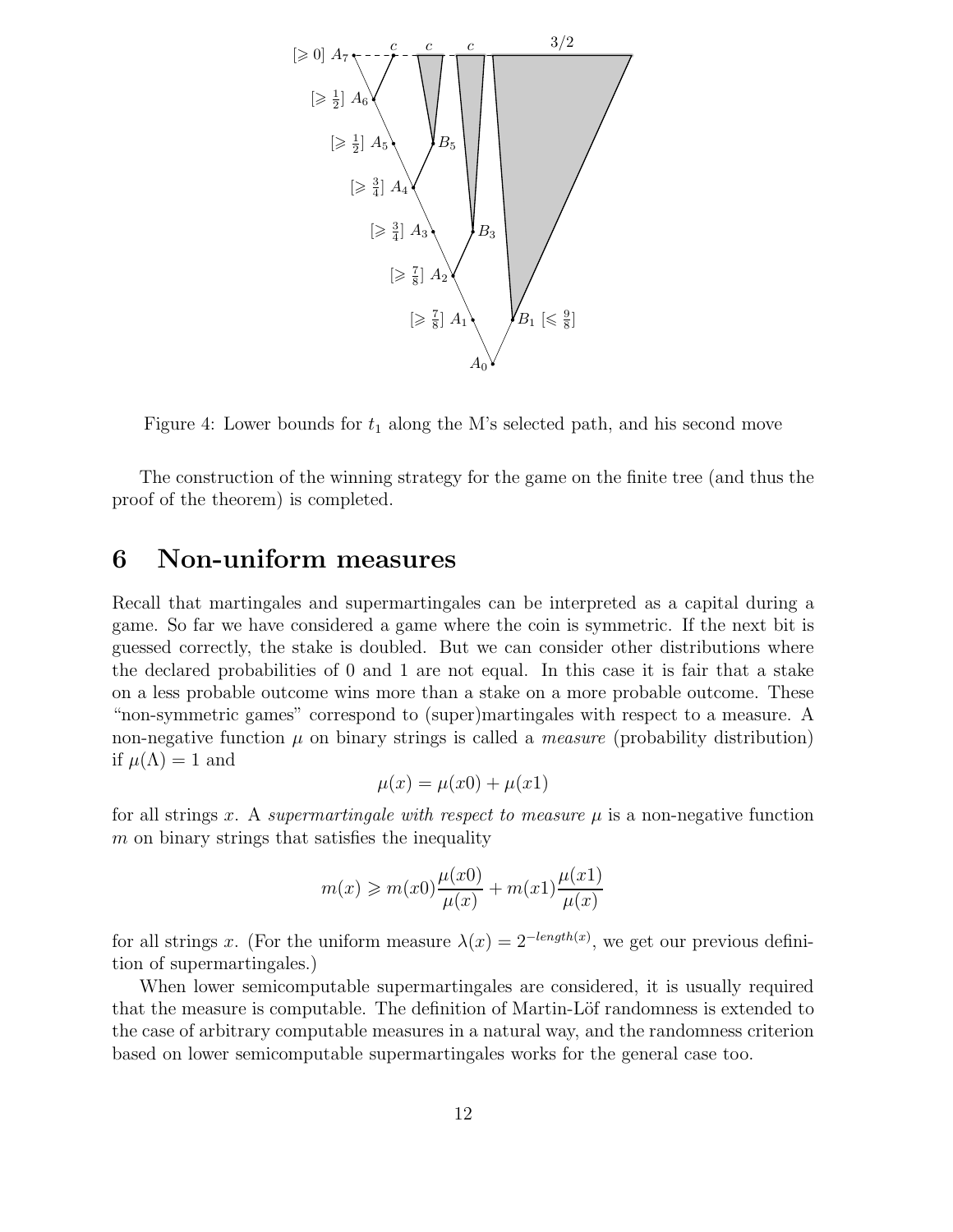We stated our main theorem for supermartingales with respect to the uniform measure. But it holds for a wider class of computable measures.

**Theorem.** Let  $\mu$  be a computable measure such that the conditional probabilities for *the next bit are separated from zero:*

 $\exists \varepsilon > 0 \forall x \left[ \mu(x0) / \mu(x) > \varepsilon \text{ and } \mu(x1) / \mu(x) > \varepsilon \right].$ 

*Then there exist a Martin-Löf non-random with respect to*  $\mu$  *sequence*  $\omega$  *such that no* µ*-supermartingale that bets every other step* (*only on even steps or only on odd steps*) *wins on*  $\omega$ *.* 

The proof follows the same line with minimal changes: one should adjust thresholds in the winning conditions and select the path  $A_0, A_1, A_2, \ldots$  used in the winning strategy with some caution.

## References

- [1] V.A. Uspensky, A.L. Semenov, A.Kh. Shen. Can an individual sequence of zeros and ones be random? *Russian Math. Surveys*, 45(1), 121–189 (1990).
- [2] M. van Lambalgen. Von Mises' notion of random sequence reconsidered. *Journal of Symbolic Logic*, 52(3), 725–755 (1987).
- [3] A. Chernov, A. Shen, N. Vereshchagin, V. Vovk. On-line Probability, Complexity and Randomness. In: Y. Freund, L. Györfi, G. Turán, T. Zeugmann (eds.), ALT 2008. LNSC(LNAI), vol. 5254, pp. 138–153. Springer, Heidelberg (2008).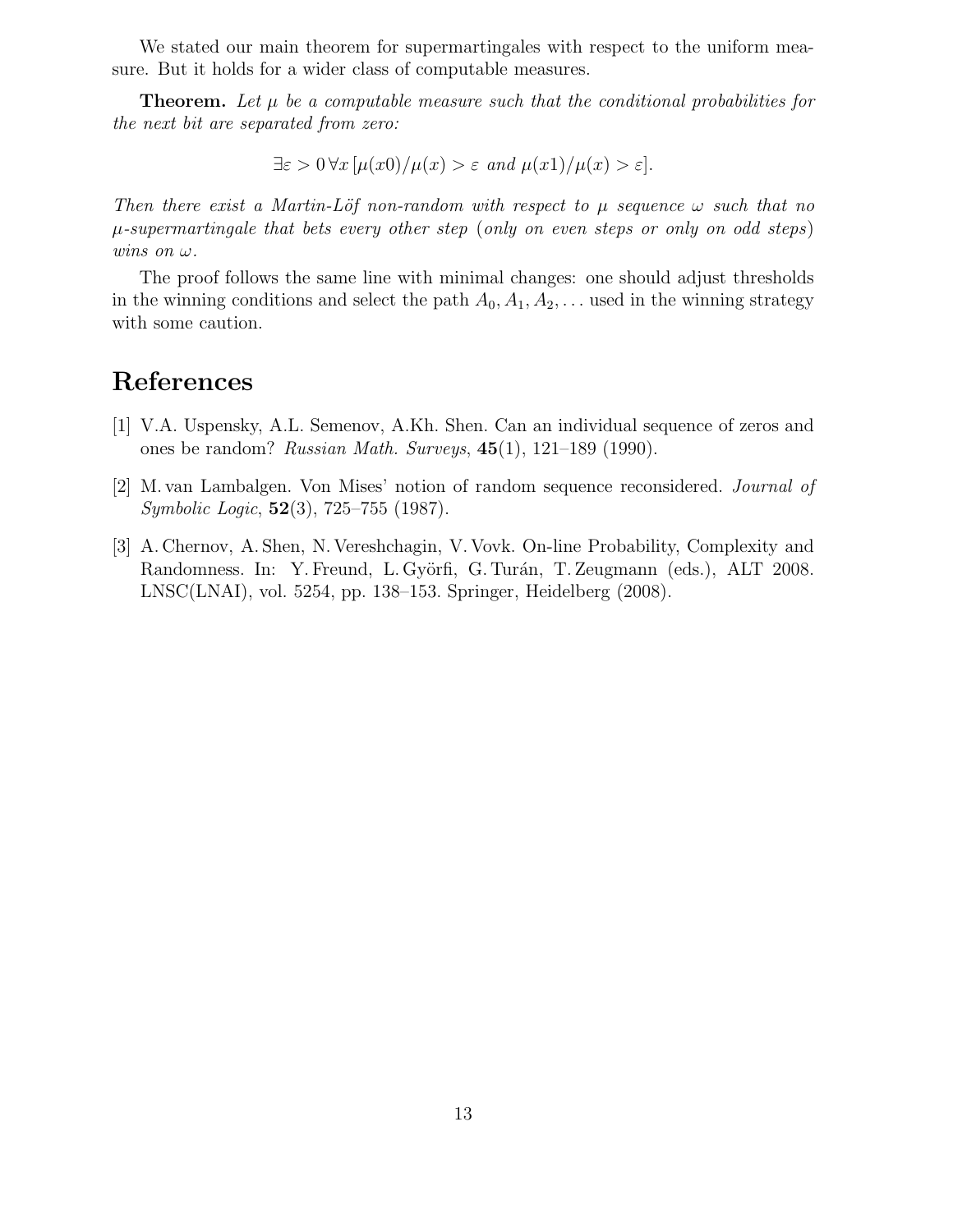# Алгоритмическая случайность и разбиение супермартингалов

Ан. А. Мучник<sup>\*</sup>

#### Аннотация

Одно из (эквивалентных) определений случайности последовательности в смысле Мартин-Лёфа использует перечислимые снизу супермартингалы. Мы показываем, что не всякий такой супермартингал можно заменить двумя, делающими ставки только на чётных и только на нечётных членах последовательности.

# 1 Случайность и перечислимые снизу супермартингалы

Одно из определений алгоритмической случайности для бесконечной последовательности нулей и единиц (относительно бернуллиевского распределения с независимыми испытаниями и вероятностью успеха  $1/2$ ) использует так называемые супермартингалы. В алгоритмической теории вероятностей *супермартингалом* называется функция, определённая на всех двоичных словах, принимающая неотрицательные действительные значения и удовлетворяющая неравенству

$$
m(x) \geqslant \frac{m(x0) + m(x1)}{2}
$$

для любого слова х. Такая функция соответствует стратегии для игры, в которую мы вступаем с некоторым начальным капиталом  $m(\Lambda)$  (где  $\Lambda$  — пустая строка), и перед каждым испытанием (бросанием монеты) часть имеющихся на данный момент денег ставим на нуль, часть на единицу, а часть выбрасываем. Проигравшая ставка (на неправильный исход) теряется, а выигравшая возвращается в двойном размере. В этой терминологии  $m(x)$  — наш капитал после того, как выпали биты слова x. (Если возможность выбросить часть денег не используется, то неравенство обращается в равенство, и мы получаем определение мартингала.)

<sup>\*</sup>Работа была выполнена Андреем Альбертовичем Мучником (1958–2007) в 2003 году, тогда же он рассказал о ней А. В. Чернову, который подготовил предварительный текст статьи. Этот текст был просмотрен Ан. А. Мучником, который предполагал работать над ним дальше, но изменений внести не успел. Окончательный текст подготовили А. В. Чернов и А. Шень в 2007-2008 годах; указанные лица несут всю ответственность за возможные ошибки в тексте. Работа поддержана грантами РФФИ и Sycomore (ANR, CNRS, France).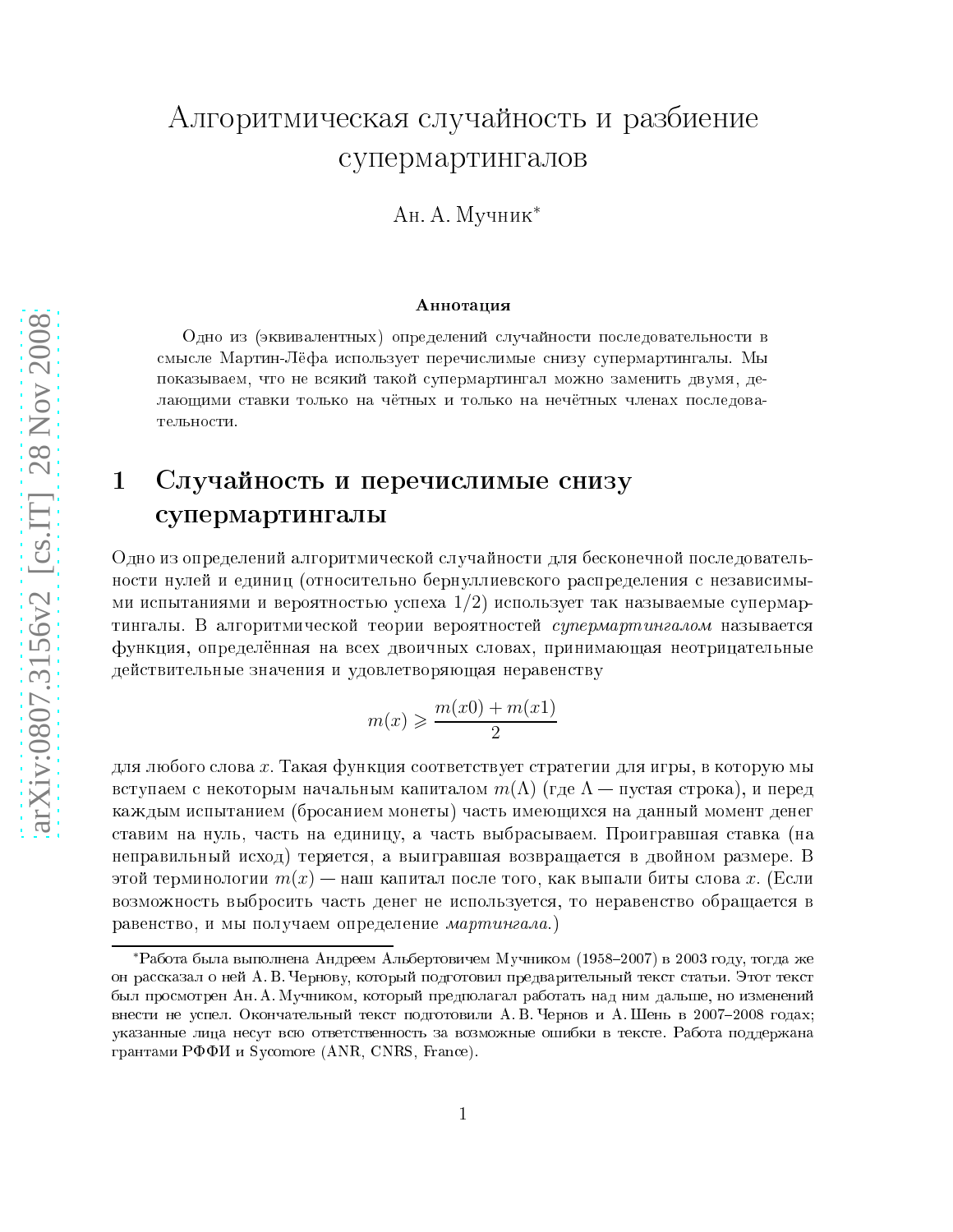Мы говорим, что (супер)мартингал *т выигрывает* на последовательности  $\omega$ , если его значения на начальных отрезках этой последовательности не ограничены сверху.

В алгоритмической теории вероятностей часто рассматривают перечислимые *снизу* супермартингалы: это означает, что  $m(x)$  есть предел неубывающей последовательности неотрицательных рациональных чисел  $M(x, 0), M(x, 1), \ldots$ , и функция  $(x, n) \mapsto M(x, n)$  вычислима.

Среди всех перечислимых снизу супермартингалов имеется наибольший (с точностью до постоянного множителя); его выигрышное множество (наибольшее по включению среди выигрышных множеств перечислимых снизу супермартингалов) называется множеством неслучайных последовательностей, а дополнение этого множества — множеством случайных последовательностей.

Это определение эквивалентно классическому определению Мартин-Лёфа (см.. например, [1]), поэтому его можно назвать также критерием случайности по Мартин-Лёфу в терминах супермартингалов.

Замечание. Иногда рассматривают также и большее множество последовательностей, которое получится, если в этом определении заменить перечислимые снизу супермартингалы на вычислимые мартингалы (для простоты будем считать, что их значения — рациональные числа); среди вычислимых мартингалов нет наибольшего, так что последовательность называют случайной, если все вычислимые мартингалы на ней ограничены.

#### $\overline{2}$ Чётные и нечётные шаги

Для вычислимых мартингалов имеет место такое простое наблюдение: при определении случайности можно ограничиться мартингалами, которые делают ставки либо только на чётных шагах, либо только на нечётных шагах. Будем говорить, что (супер)мартингал делает ставки только на чётных шагах, если  $m(x) = m(x0) = m(x1)$ для всех слов  $x$  чётной длины. (Например, отказ от ставки на третьем шаге означает, что после третьего бросания капитал не меняется, то есть  $m(x0) = m(x1) = m(x)$ при двухбитовых  $x$ .)

Аналогичным образом (супер)мартингал делает ставки только на нечётных *шагах*, если  $m(x) = m(x0) = m(x1)$  для всех слов нечётной длины. (Говоря об отсутствии ставки, мы имеем в виду, что капитал делится поровну между нулём и единицей, и мы в любом случае остаёмся «при своих».)

Сформулируем точно упомянутое выше наблюдение: для любого вычислимого мартингала t существуют два вычислимых мартингала  $t_0$  и  $t_1$ , первый из которых делает ставки только на чётных шагах, а второй - на нечётных, и выполнено такое свойство: если t выигрывает на некоторой последовательности  $\omega$ , то хотя бы один из мартингалов  $t_0$  и  $t_1$  выигрывает на  $\omega$ . Отсюда следует, что выигрышное множество мартингала  $t$  содержится в объединении выигрышных множеств мартингалов  $t_0$  и  $t_1$ .

**Доказательство**: добавив константу, можно считать, что мартингал  $t$  всюду положителен. Построим два мартингала  $t_0$  и  $t_1$  так: на чётных шагах  $t_0$  делит капитал между нулём и единицей в той же пропорции, что t, а  $t_1$  не делает ставок (=ставит поровну на нуль и единицу), а на нечётных шагах — наоборот. Тогда выигрыш  $t$  (в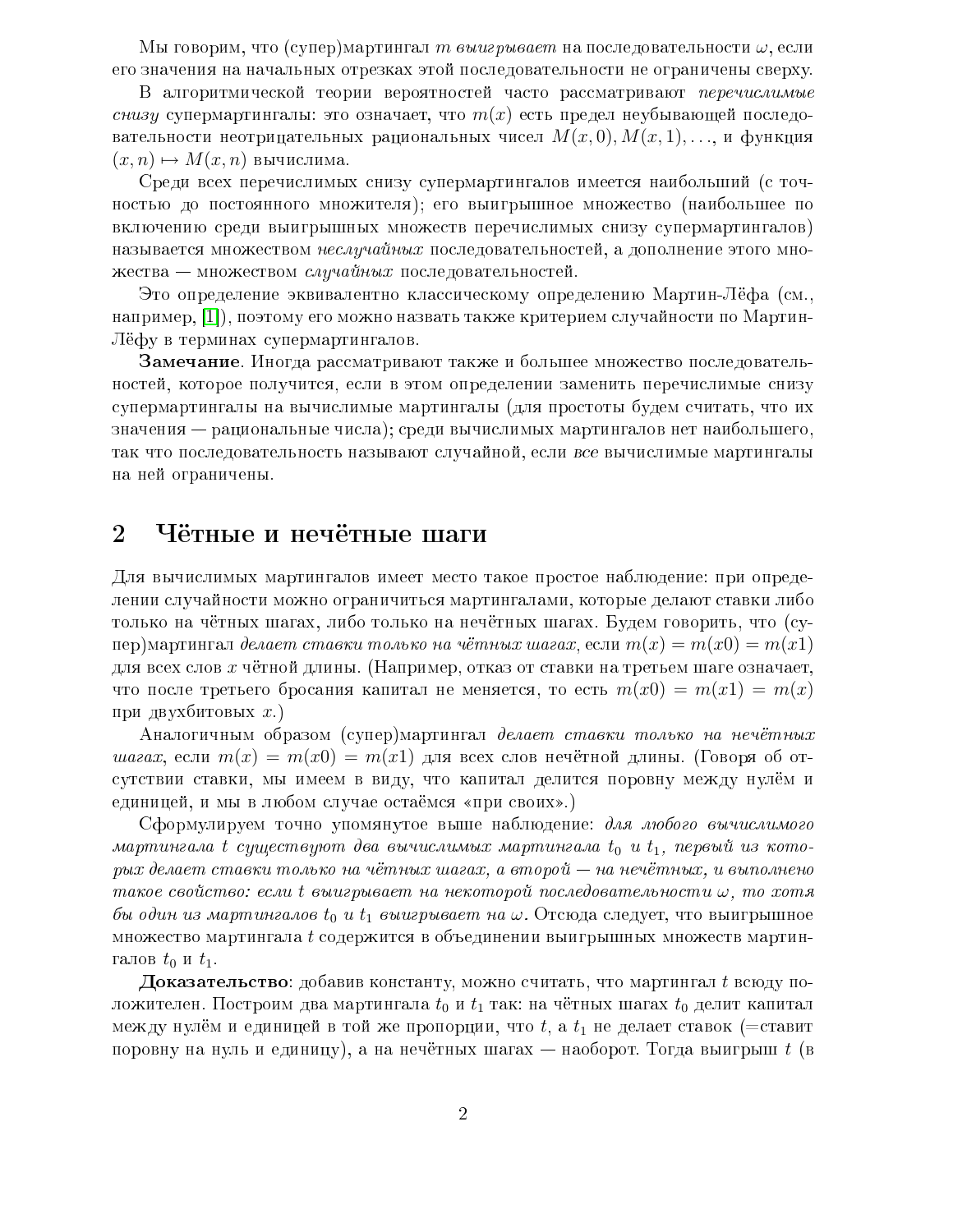процентах от начального капитала) равен произведению выигрышей  $t_0$  и  $t_1$ , так что если эти два мартингала ограничены на начальных отрезках какой-то последовательности  $\omega$ , то и t ограничен на них.

Другими словами можно сказать так: при определении случайности относительно вычислимых мартингалов можно ограничиться мартингалами, которые делают ставки только через раз (либо только на чётных шагах, либо только на нечётных). Аналогичное замечание (также почти очевидное) можно сделать и для определения случайности по Мизесу – Чёрчу (с помощью правил выбора, см. [1]): достаточно разбить правило выбора на два, одно выбирает только члены подпоследовательности с чётными индексами, другое - только с нечётными.

Основной результат работы состоит в том, что для перечислимых снизу супермартингалов (и случайных по Мартин-Лёфу последовательностей) аналогичное утверждение неверно.

**Теорема.** Существует неслучайная по Мартин-Лёфу последовательность  $\omega$ , на которой не выигрывает ни один перечислимый снизу супермартингал, делающий ставки только на чётных шагах, а также ни один перечислимый снизу супермартингал, делающий ставки только на нечётных шагах.

Доказательство этого результата будет дано в следующих разделах статьи. Сейчас мы отметим его связь с теоремой Ламбальгена о случайности пары.

Каждую последовательность нулей и единиц  $\alpha$  можно разбить на две подпоследовательности (чётные и нечётные члены) и тем самым сопоставить с ней пару последовательностей  $\alpha_0$  и  $\alpha_1$ . Несложно понять, что для случайной (в смысле Мартин-Лёфа) последовательности  $\alpha$  обе эти последовательности ( $\alpha_0$  и  $\alpha_1$ ) будут случайны, однако это условие хотя и необходимо, но не достаточно (очевидный контрпример:  $\alpha_0 = \alpha_1$ .

Известная теорема М. Ламбальгена [2] говорит, что мы получим необходимое и достаточное условие, если потребуем случайности  $\alpha_0$  с оракулом  $\alpha_1$  и наоборот. Неформально говоря, это соответствует тому, что игрок имеет возможность просматривать (любые) члены последовательности  $\alpha_1$ , делая ставки на  $\alpha_0$ , и наоборот. Можно было бы предположить, что нет необходимости в «просмотре вперёд» (когда мы, делая ставку на некоторый нечётный бит, просматриваем чётные, идущие после *него*, и наоборот) — но, как показывает сформулированная теорема, это не так.

Получается парадокс: представим себе, что двое судей бросают монеты перед началом игр какого-то турнира, но делают это по очереди (один по чётным дням, другой по нечётным. Было бы естественно ожидать, что если каждый из них делает это добросовестно (соответствующая подпоследовательность случайна в контексте всей последовательности, см. [3]), то и вся последовательность будет случайна. Оказывается, что если определять случайность с помощью супермартингалов, то это не так: результирующая последовательность может быть неслучайной, но вину за это нельзя возложить ни на одного из судей.

#### 3 Построение игры, соответствующей теореме

Доказательство теоремы удобно изложить в виде некоторой бесконечной игры двух лиц, которые будут именоваться «мы» и «противник».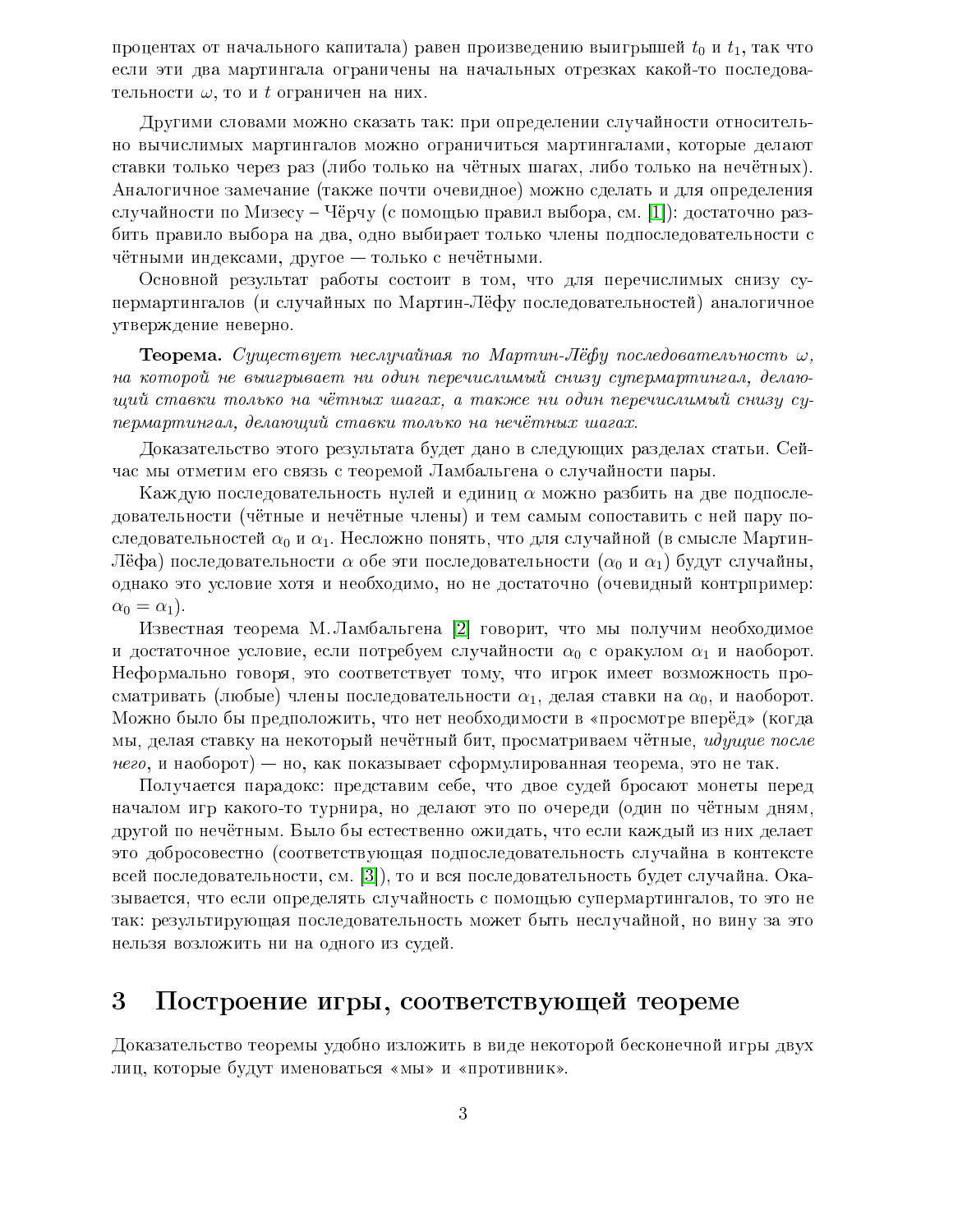Противник постепенно строит два супермартингала  $t_0$  и  $t_1$  (делающие ставки на чётных и нечётных шагах соответственно); мы строим один супермартингал  $t$ . Построение состоит в том, что на каждом шаге игроки указывают некоторое приближение снизу к этим супермартингалам, которое имеет лишь конечное число ненулевых значений и само является супермартингалом требуемого вида; в процессе игры эти супермартингалы могут только расти (игроки не могут уменьшить уже заявленные значения). Каждый ход любого из игроков, таким образом, можно считать конструктивным объектом (закодировать двоичным словом и т.п.); игроки ходят по очереди и видят ходы друг друга (игра с полной информацией). Дополнительно мы требуем, чтобы значения всех супермартингалов на пустом слове равнялись единице (нормировка, необходимая для того, чтобы значения не уходили в бесконечность).

Партия представляет собой бесконечную последовательность чередующихся ходов; в результате партии возникает три предельных супермартингала. Считается, что мы выиграли в такой (бесконечной) партии, если существует последовательность  $\omega$ , на которой наш супермартингал t выигрывает (не ограничен на начальных отрезках  $\omega$ ), в то время как оба супермартингала противника  $t_0$  и  $t_1$  не выигрывают (ограничены на начальных отрезках).

Основная лемма. Существует вычислимая стратегия в этой игре, гарантирующая нам выигрыш.

Несложно заметить, что этой леммы достаточно для доказательства теоремы. В самом деле, стандартным образом можно доказать, что существуют два максимальных (с точностью до ограниченного множителя) перечислимых снизу супермартингала  $t_0$  и  $t_1$  описанного вида (делающих ставки только на чётных/нечётных шагах). Запустим стратегию, использовав в качестве противника перечисление снизу этих двух супермартингалов. Поскольку стратегия вычислима, то и даваемый ей супермартингал t будет перечислим снизу. Поскольку стратегия выигрывающая, то найдётся последовательность  $\omega$ , на которой t выигрывает, а  $t_0$  и  $t_1$  (и, значит, любые перечислимые снизу супермартингалы указанного вида) не выигрывают, откуда и вытекает утверждение теоремы.

Осталось доказать лемму. Это будет сделано в следующих двух разделах: мы определим версии этой игры на конечном дереве и предъявим стратегию, гарантирующую выигрыш в этих версиях (в некотором точном смысле), а затем объясним, как из этих конечных стратегий собрать стратегию для бесконечной игры.

#### Игры на конечных и бесконечных деревьях  $\overline{4}$

Рассмотренную нами игру удобно представлять себе на бесконечном дереве, вершинами которого являются двоичные слова. Игроки увеличивают оценки своих супермартингалов для вершин этого дерева, а после окончания бесконечной партии (если можно так выразиться) приходит арбитр и ищет бесконечную ветвь с требуемыми в определении игры свойствами.

Мы будем рассматривать также похожие игры на конечных деревьях. Полем такой игры является полное двоичное дерево некоторой высоты h. Как и раньше, игроки ходят по очереди, увеличивая текущие значения своих супермартингалов ( $t$  для нас,  $t_0$  и  $t_1$  для противника). Условия на  $t_0$  и  $t_1$  те же:  $t_0$  может делать ставки только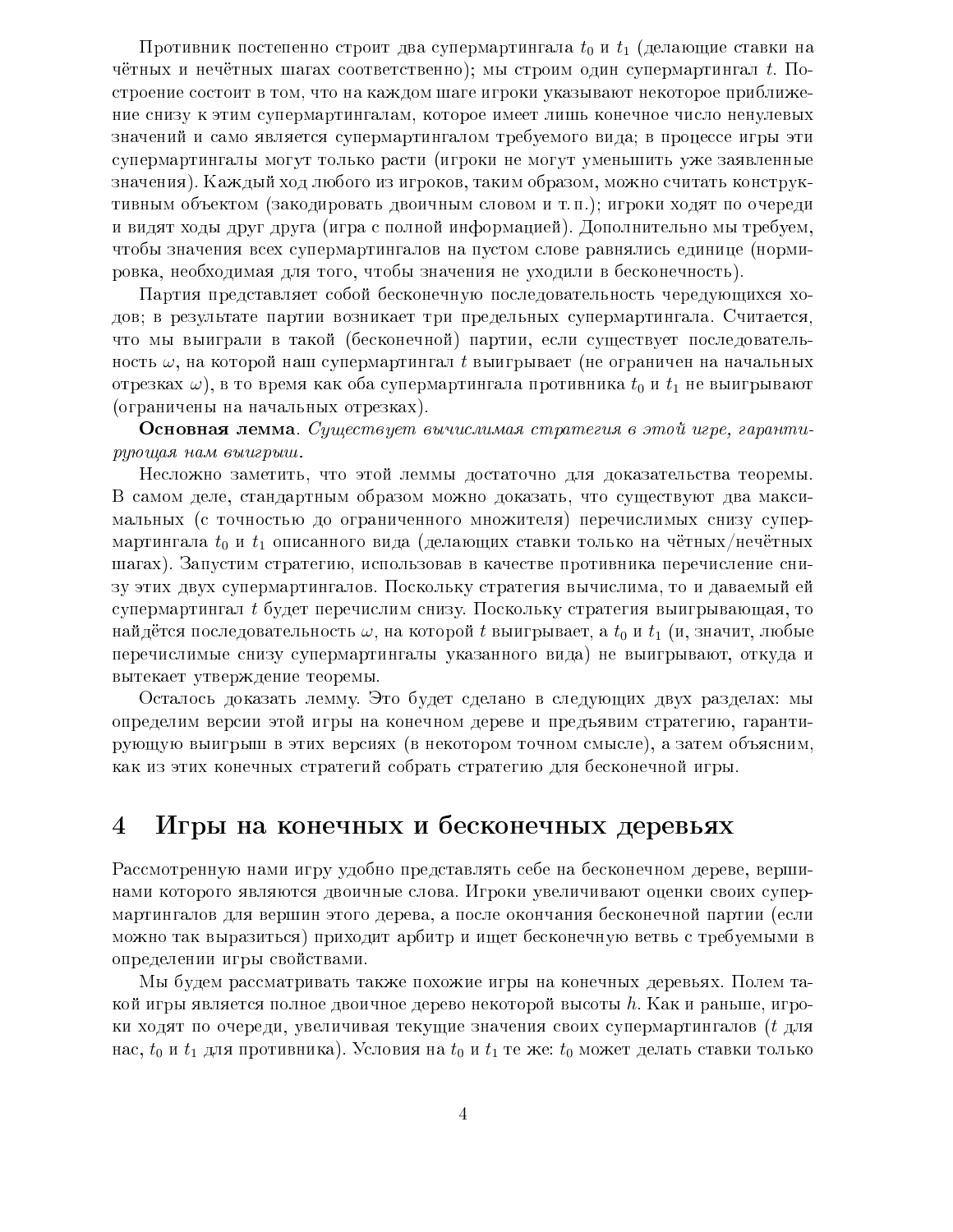на чётных шагах,  $t_1$  — только на нечётных. Значения супермартингалов (всех трёх) в корне всегда равны единице; в остальных вершинах изначально супермартингалы равны нулю и постепенно увеличиваются игроками.

Игра по-прежнему бесконечна, хотя число вершин и конечно; для данной (бесконечной) партии мы рассматриваем предельные значения всех трёх супермартингалов в листьях дерева и формулируем условие выигрыша в их терминах. Это условие по техническим причинам довольно сложное, но смысл его такой: мы хотим, чтобы в одном из листьев дерева наш супермартингал  $t$  был заметно больше 1, в то время как на пути к этому листу оба супермартингала противника не превосходили бы единицы, или в крайнем случае очень ненамного превосходили единицу (по сути, это неасимптотический вариант условия на бесконечном дереве, требущего, чтобы  $t$ стремилось к бесконечности, а  $t_0$ ,  $t_1$  были ограничены).

Представим себе на минуту, что нам удалось этого достичь в следующей (более сильной, чем мы сможем на самом деле, но об этом потом) форме: в одном из листьев наш супермартингал больше 2, а оба супермартингала противника попрежнему меньше 1. Такую стратегию можно использовать как составную часть при построении выигрышной стратегии на бесконечном дереве: над выигрышным листом мы можем построить новое такое же поддерево, где начать ту же самую игру, но уже имея двукратную фору. (Это значит, что ходы в игре на бесконечном дереве вдвое больше ходов на конечном дереве второй игры, и что мы применяем выигрышную стратегию для этого конечного дерева, умножая ходы на два.) В пределе получим лист, где наш супермартингал больше  $4 = 2^2$ , а оба супермартингала противника по-прежнему не больше 1. На нём можно вырастить ещё одну копию дерева, где получить уже  $2^3 = 8$ , и так далее — и в пределе получится бесконечная ветвь, где наш супермартингал стремится к бесконечности, а супермартингалы противника ограничены.

Это описание является упрощённым и игнорирует некоторые моменты. Прежде всего надо иметь в виду, что игра на конечном дереве не заканчивается, поэтому мы должны начинать следующие игры (на присоединённых поддеревьях), не дожидаясь её конца и будучи готовыми к тому, что выбранный лист впоследствии окажется не выигрышным. Из нашего описания выигрыша в игре на конечном дереве видно, что условие выигрыша в данном листе может сначала выполниться (наш супермартингал станет большим, а у противника оба супермартингала пока малы), а потом нарушиться (когда супермартингал противника увеличится), но после этого уже вновь выполниться не сможет - так что повторно ни один лист в кандидаты не попадает.

Выпуская поддерево из текущего кандидата (и бракуя его и всех потомков, когда кандидат будет отброшен), мы получаем картину вроде следующей (рис. 1). Серые треугольники изображают поддеревья, где игра была запущена, а потом оказалось, что зря (кандидат под ними был отменён); светлые треугольники изображают действующие (на некоторый момент) игры. Точками изображены кандидаты, в которых (на данный момент) выигрышная ситуация. (Мы будем считать, что в каждый момент в каждом поддереве выбирается какой-то один из возможных кандидатов, над которым строится поддерево следующей игры, и пока этот кандидат не отброшен, над другими деревья не строятся. В принципе можно было бы строить деревья следующего уровня над всеми кандидатами.)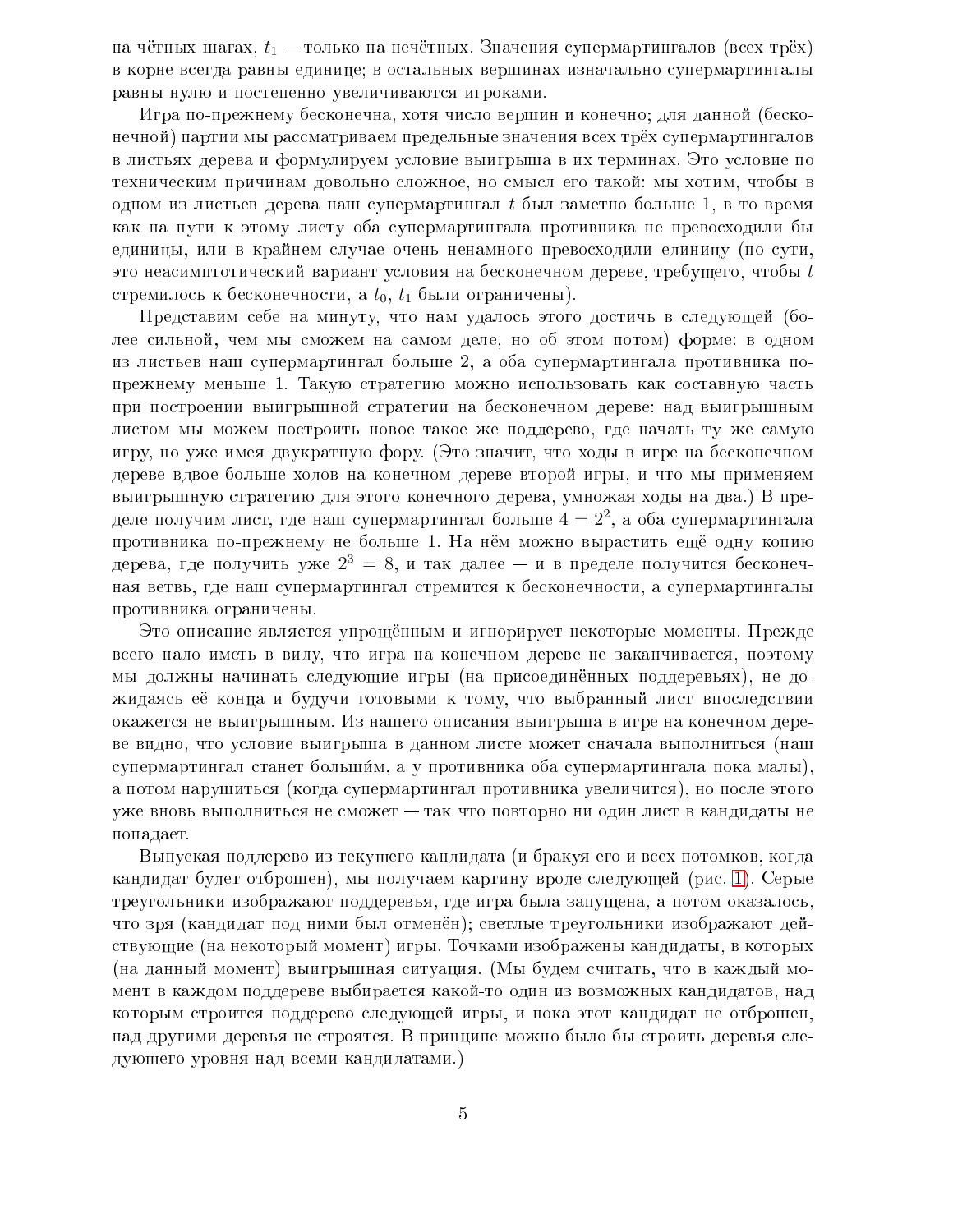

Рис. 1: Активные и отменённые игры на конечных деревьях

<span id="page-18-0"></span>Заметим, что на самом деле нам нужно играть против одного противника на бесконечном дереве (а не против разных противников на конечных поддеревьях). Однако ходы противника на бесконечном дереве естественно переводятся в ходы в играх на (активных в данный момент) конечных деревьях.

По определению выигрыша на каждом следующем уровне наш супермартингал возрастает в два раза по сравнению с его значением на предыдущем уровне; с другой стороны, по тому же определению вдоль всего пути, проходящего по выигрышным листьям, супермартингалы противника не превосходят 1.

Посмотрим, что произойдёт в пределе с этой картинкой. На первом уровне возможно только конечное число изменений кандидатов, поэтому в некоторый момент появится "окончательный кандидат", который никогда не отменится. С этого момента игра над ним будет активной, в нейтоже будет только конечное число изменений и так далее. В итоге мы получим бесконечную ветвь, на которой наш супермартингал неограничен, а оба супермартингала противника ограничены.

#### $\overline{5}$ Игра на конечном дереве

### Идея конструкции

Начнём с неформального объяснения "причин", по которым в игре на конечном дереве существует выигрышная стратегия. Читатель, которому эти объяснения покажутся непонятными, может сразу перейти к точным формулировкам и доказательствам в следующих разделах, которые на эти объяснения не опираются.

Начнём с очевидных замечаний. Мы хотим, чтобы в некотором листе дерева наш супермартингал t был больше 1. Это означает, что в каких-то других листьях он должен быть меньше 1 (поскольку среднее значение супермартингала в листьях не превосходит значения в корне, которое равно 1). Таким образом, нам нужно как-то найти листья, на которые можно не тратить денег попусту, тем самым сэкономив деньги для других листьев. Одна из возможностей – не тратить деньги на "бесперспективные" листья, на пути к которым один из супермартингалов противника уже превысил единицу. Если мы поставим некоторое  $C > 1$  во все остальные листья, кроме этого бесперспективного, то это гарантирует нам выигрыш: на некотором пути из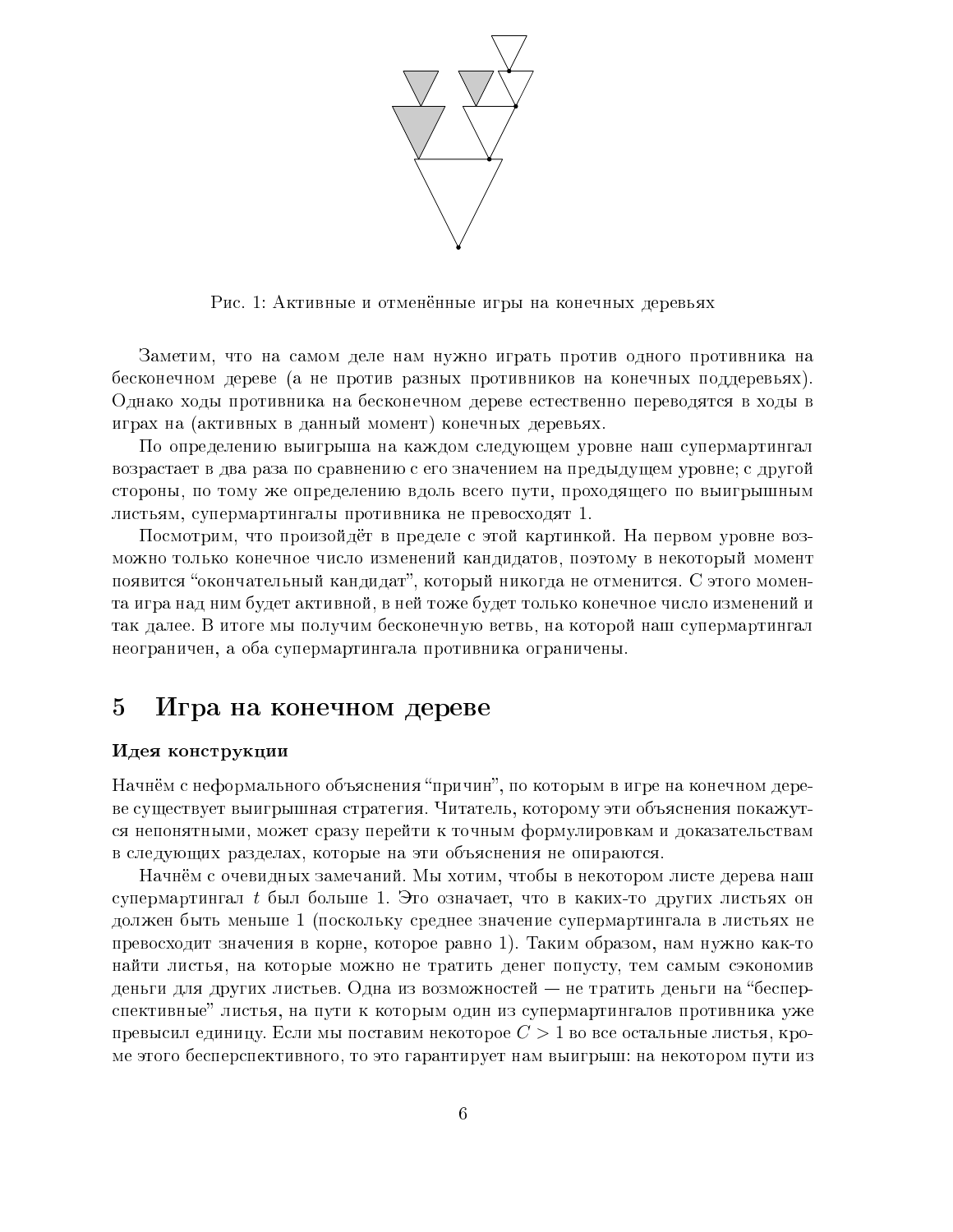корня оба супермартингала противника не превосходят единицы (в каждой вершине один из супермартингалов не играет, а второй при одном из исходов проигрывает), и путь этот закончится в одном из листьев, где мы поставили  $C$ . (Чтобы не превысить среднее значение для нашего супермартингала в корне, можно взять  $C = N/(N-1)$ , где  $N-$  число листьев.)

Что же делать, если противник не совершает таких ошибок и не создаёт бесперспективных листьев, в которых мы ещё ничего не поставили? Начнём с того, что поместим  $C$  в самый левый лист  $x$ .



Рис. 2: Начало игры. В левой колонке указан супермартингал, играющий на данном уровне.

Противник должен рано или поздно на это ответить, сделав один из своих супермартингалов  $t_0, t_1$  бо́льшим единицы в *х* или на пути к нему. Заметим, что во втором случае он уже совершит ошибку, о которой мы говорили (появится бесперспективный лист  $y$  – брат  $x$ ).

Поэтому мы можем считать, что один из супермартингалов противника больше единицы в самом листе  $x$ . Более того, можно считать, что таковым оказался супермартингал, который делает ставки в отце x (обозначим эту вершину u); пусть, скажем, это будет  $t_0$ . (В противном случае значение этого супермартингала в *и* было бы больше единицы и у оказался бы бесперспективным, хотя мы туда ещё ничего не поставили.)

Нашим следующим ходом мы помещаем С в  $y$ . В ответ противник должен увеличить на пути в  $y$  один из своих супермартингалов. Это не может быть  $t_0$ , поскольку тогда появятся бесперспективные листья. (Если  $t_0$  превышает 1 в  $y$ , то и в  $u$  есть превышение, поскольку в  $u$  происходит усреднение, а в  $x$  превышение уже было. Если есть превышение в  $u$ , то есть превышение и в его отце  $v$ , поскольку в  $v$  супермартингал  $t_0$  ставок не делает.)

Таким образом, в некоторый момент супермартингал  $t_1$  превысит 1 в вершине  $y$ или на пути к ней. Поскольку на последнем шаге супермартингал  $t_1$  не играет, то это превышение произойдёт уже в  $u$  или на пути к  $u$ .

После этого мы помещаем  $C$  в следующий (третий слева) лист  $z$ ; противник должен сделать один из супермартингалов большим единицы в  $z$  или на пути к  $z$ , и это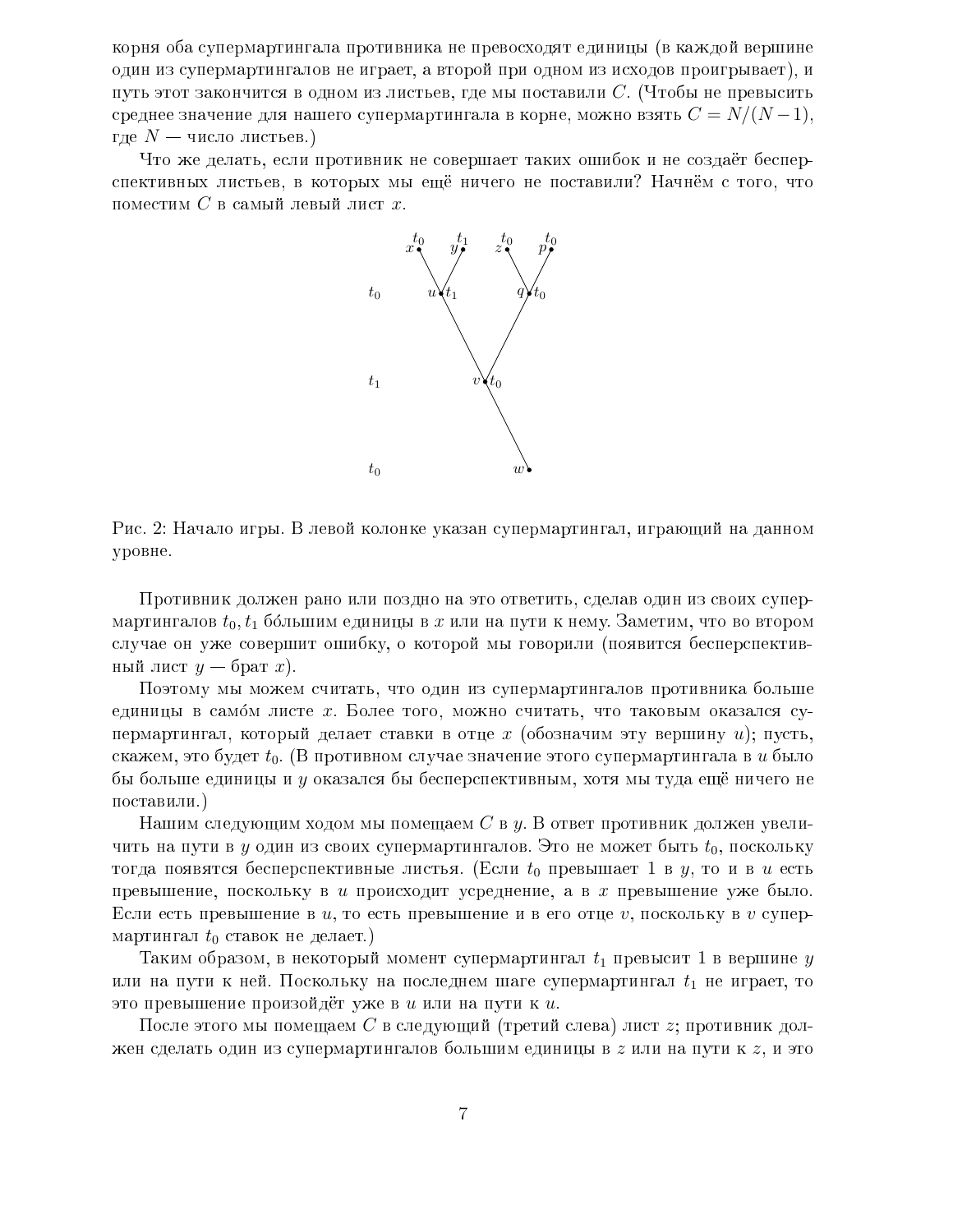может быть только супермартингал  $t_0$ , иначе следующий лист р станет бесперспективным. Затем мы помещаем С в р; один из супермартингалов противника должен превысить единицу на пути в р, и это может быть только  $t_0$ , иначе  $t_1$  превысит единицу в и и  $q$  (отце  $p$ ), а следовательно, и в  $v$  (усреднение), а потому и в предшествующей вершине  $w$  (где  $t_1$  не играет), и появятся сразу четыре бесперспективных листа.

Продолжая этот процесс, мы видим, что на каждом шаге у противника есть только одно возможное действие, если он хочет избежать преждевременной отбраковки вершин, и потому мы знаем, какой из его супермартингалов должен превысить единицу в каждом из листьев (кроме последнего). Эту закономерность можно пояснить аналогией. Представим себе, что в каждом листе имеется булева переменная, значение которой (0 или 1) определяет, какой из супермартингалов противника ( $t_0$  или  $t_1$ ) превышает единицу в данном листе. Значения этой переменной распространяются вниз (к корню) по простым И-ИЛИ-правилам: если супермартингал играет в вершине и его значение превосходит единицу в обоих сыновьях этой вершины, то он превосходит единицу и в этой вершине; если же он не играет в вершине, то достаточно превосходить единицу в одном из сыновей.

Преждевременная бесперспективность листа соответствует при этой аналогии тому, что называется сокращением вычислений (short-cut evaluation) в языках программирования: если одна из частей конъюнкции ложна (или одна из частей дизъюнкции истинна), отпадает надобность в вычислении другой. Противник, присваивающий значения переменным в листьях И-ИЛИ-дерева слева направо, и желающий, чтобы значение каждой следующей переменной (при известных предыдущих) могло повлиять на значение выражения, также не имеет выбора (до последнего момента).

Идея выигрышной стратегии: либо мы пользуемся преимуществом, которое даёт нам преждевременно дискредитированный лист (нам не надо тратить на него деньги), либо используем преимущества, которые возникают после того, как противник обслужит первую четверть всех листьев. В первом случае мы сможем поставить  $C = N/(N-1)$  на все листья, кроме одного (преждевременно дискредитированного); здесь N обозначает число листьев. Во втором случае посмотрим на последовательность булевских значений, при которой не происходит сокращения вычислений, то есть 0100010101000100...<sup>1</sup> Каждый второй член в этой последовательности нулевой, то есть в каждом втором листе супермартингал  $t_0$  превышает единицу. Поэтому двумя уровнями ниже все значения  $t_0$  не меньше  $1/2$ , и подчиняются тому же закону, так что в половине из них  $t_0$  не меньше 1. Ещё двумя уровнями ниже все значения  $t_0$ не меньше  $3/4$ , а половина не меньше 1, и так далее. Аналогичное рассуждение применимо к  $t_1$  со сдвигом на уровень. Поэтому мы можем взять любую вершину, над которой достаточно большое поддерево, и рассчитывать на то, что в ней (скажем)  $t_1$ если и меньше 1, то ненамного. Возьмём в качестве этой вершины самого левого из четырёх внуков корня (в котором  $t_1$  делает ставки; в детях корня он их не делает). Тогда  $t_1$  будет только чуть-чуть меньше 1 и в левом сыне корня. А значит,  $t_1$  не может быть сильно больше 1 в правом сыне корня, и если мы сосредоточим остатки денег на листьях правой половины дерева (на каждый лист придётся примерно  $4/3$ , поскольку четверть листьев остаются свободными и ещё в одной четверти в них

<span id="page-20-0"></span><sup>&</sup>lt;sup>1</sup>Эта последовательность рассматривается в http://www.research.att.com/njas/sequences/A035263  $\mu$  http://www.research.att.com/njas/sequences/A096268.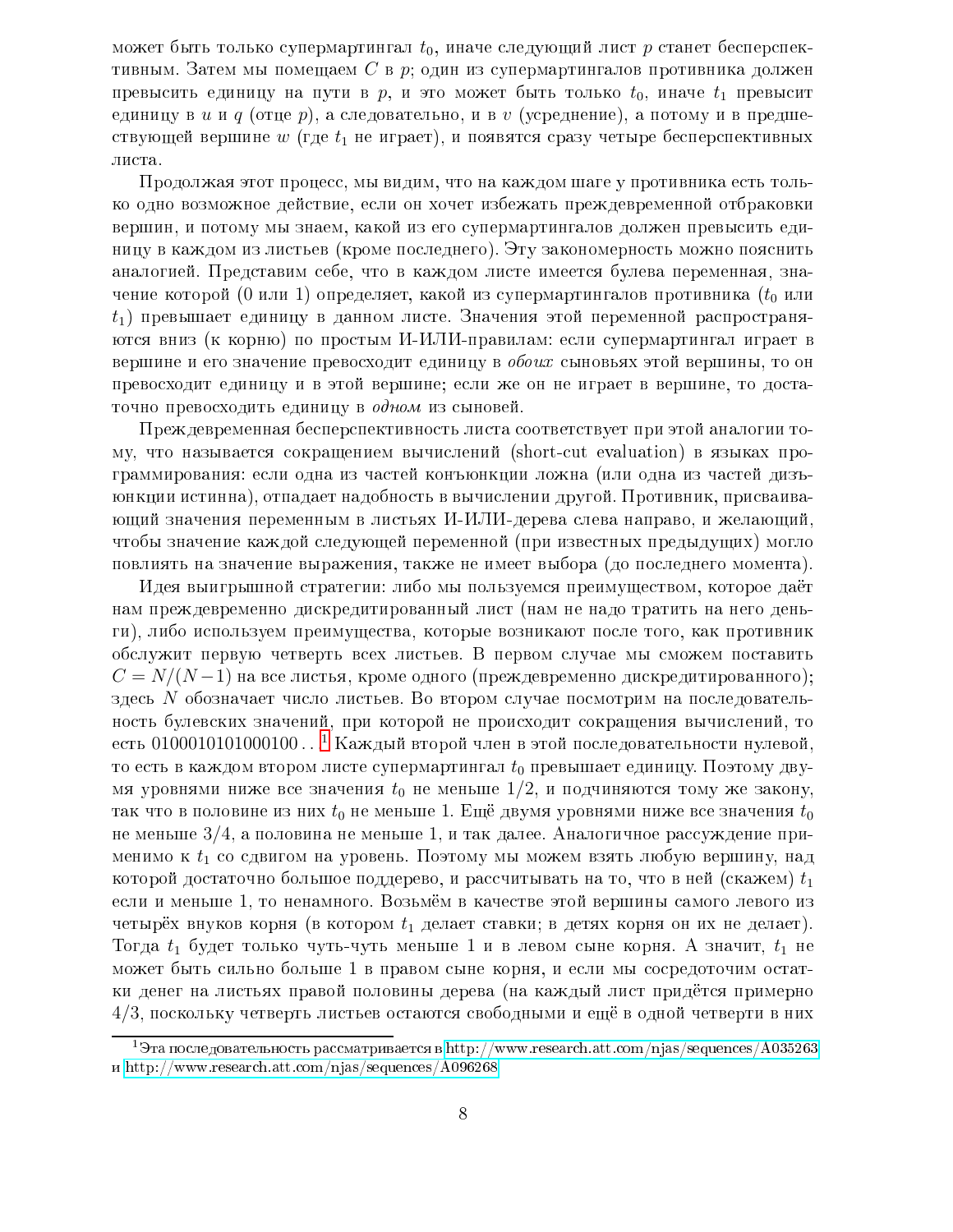стоит C). С другой стороны, оба супермартингала противника лишь немного могут превосходить 1 в правом сыне корня, и это свойство распространяется снизу вверх хотя бы в один лист.

В обоих случаях мы достигаем некоторого преимущества над противником, но преимущества эти различны, и точное определение конечной игры должно это учитывать. Перейдём к формальному описанию этой игры (которое не зависит от изложенных выше неформальных соображений).

### Игра на конечном дереве: точное определение

Как мы упоминали, сформулированная нами для примера цель игры (добиться, чтобы наш супермартингал был равен 2 в вершине, на пути к которой супермартингалы противника не превышают 1) сформулирована слишком сильно: мы сможем достичь меньшего, но этого окажется достаточно.

### Разрешённый рост для супермартингалов

В игре на конечном дереве нам не удастся гарантировать, что в одном из листьев (и на пути к нему) оба супермартингала противника будут в точности не больше 1; некоторый их рост (в  $1 + \delta$  раз) придётся разрешить. Эти коэффициенты  $(1 + \delta)$ перемножаются для деревьев цепочки и накапливаются, но если произведение их ограничено константой, это не страшно.

С другой стороны, нам не удастся и гарантировать увеличение нашего субмартингала в 2 раза, а лишь в некоторое меньшее число раз (на каждом уровне, как мы увидим, своё). В этом случае нам, напротив, необходимо, чтобы произведение этих коэффициентов стремилось к бесконечности.

Говоря более формально, для каждого из конечных поддеревьев мы применяем лемму с соответствующим поправочными множителями для значения супермартингалов в корне. Таких множителей два: для нас и для противника, и они перемножаются отдельно. Условие выигрыша в предыдущих листьях гарантирует, что реальные ходы противника не превысят разрешаемых в игре на конечном дереве (с поправкой), и что наши ходы не нарушат условие супермартингальности. (Как только один из листьев на пути перестаёт быть выигрышным, мы прекращаем изменения в поддереве.)

#### Деревья переменного размера

Сказанное об изменении коэффициентов возрастания (для нашего супермартингала и для супермартингалов противника) предполагает, естественно, что высоты конечных деревьев, на которых ведутся игры, различны. Эти высоты мы можем выбирать по своему усмотрению, стремясь достичь нашей цели (расходимости произведения наших коэффициентов и сходимости произведения коэффициентов противника).

### Двухвариантный выигрыш

К сожалению, и эта картина (два коэффициента увеличения – для нас и для противника, — зависящие от высоты) является упрощённой. На самом деле у нас бу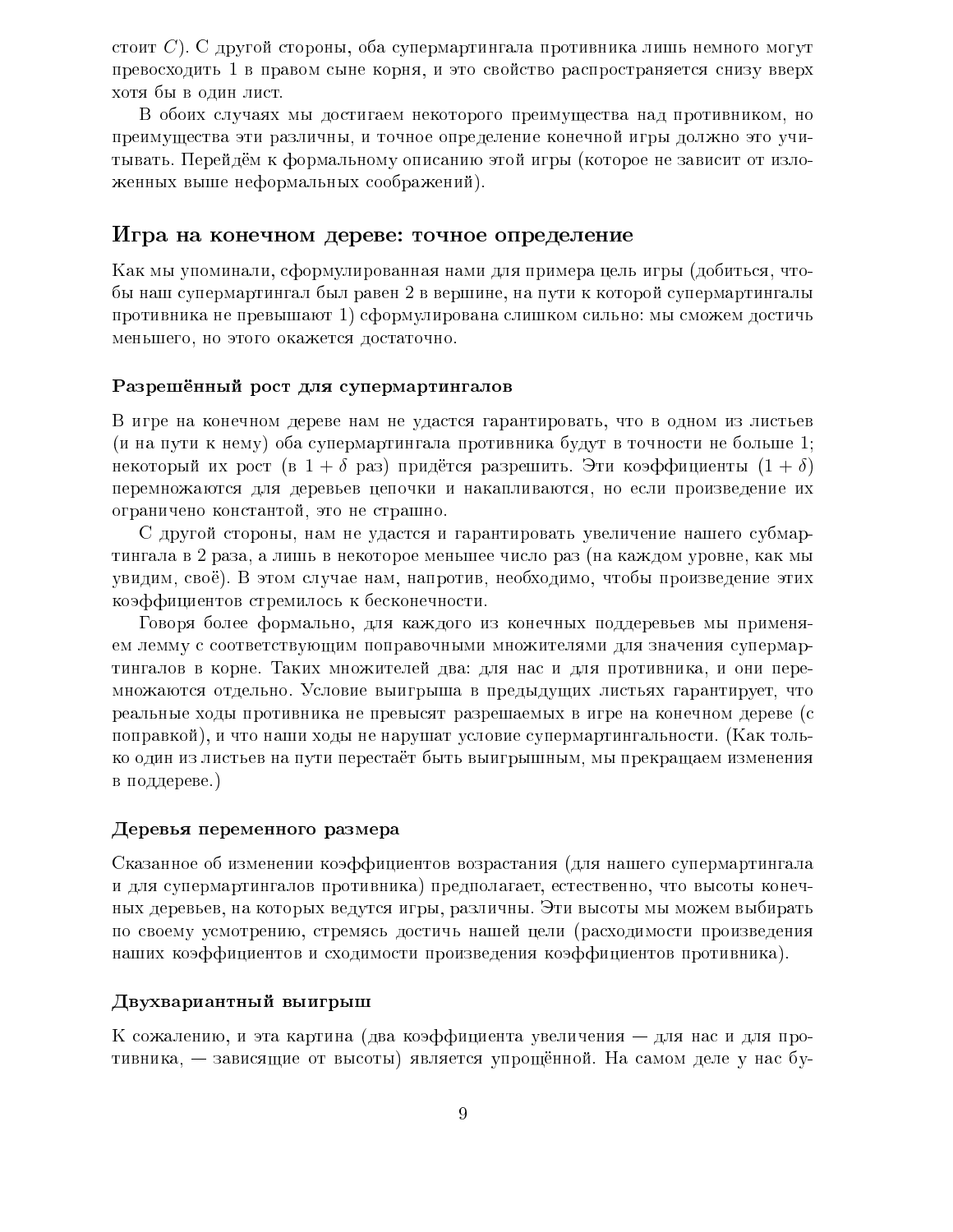дет два варианта выигрыша; для данной высоты  $h$  дерева будут две пары чисел  $(M_1(h), m_1(h))$  и  $(M_2(h), m_2(h))$ . Выигрышным листом считается такой, в котором  $(\text{для некогорого } i \in \{1,2\})$  наш супермартингал превосходит  $M_i(h)$ , в то время как оба супермартингала противника в этом листе и на пути к нему не превосходят  $m_i(h)$ .

Эти пары будут такими:

$$
\left(1+\frac{1}{2^h-1},1\right), \quad \left(\frac{3}{2},1+\frac{1}{2^{\lfloor (h-1)/2 \rfloor}}\right).
$$

Конкретный вид этих формул не так важен. Существенно то, что для выигрыша нам достаточно существования листа, в котором выполнено одно из двух: либо

(1) наш супермартингал умножается (по сравнению с корнем) на некоторый коэффициент, хотя бы ненамного больший 1, в то время как супермартингалы противника не увеличиваются, либо

(2) наш супермартингал существенно увеличивается (в  $3/2$  раза) ценой небольшого (и быстро убывающего с ростом h) увеличения у противника.

При этом есть ещё одно уточнение: мы обязаны указывать, какой вид выигрыша мы планируем в данном листе. Это означает, что в ходе игры мы можем ставить на листьях (нестираемые и несовместные друг с другом) пометки "1" и "2" (вид выигрыша), и должны обеспечить, чтобы в пределе существовал лист с пометкой, в котором достигается указанный тип выигрыша. (Пометка на листе определяет высоту следующего дерева, растущего из этого листа.)

Итак, мы готовы к окончательной формулировке:

Основная лемма об играх на конечных деревьях. Для любого нечётного  $h \geqslant 3$  в игре на дереве высоты h y нас есть стратегия, гарантирующая один из двух указанных видов выигрыша.

Покажем, как из этой леммы вытекает существование выигрышной стратегии на бесконечном дереве. (Доказательство леммы мы отложим до следующего раздела).

В самом деле, начнём играть на дереве некоторой высоты, например, 3. Если у него появляется выигрышный лист, то над ним мы строим новое дерево - той же высоты 3, если лист первого рода, и большей высоты, скажем, 5, если лист второго рода. Если у этого дерева второго уровня появляется выигрышный лист, то мы строим над ним следующее дерево - не меняя высоту, если лист первого рода, и увеличивая высоту на 2, если второго рода. (Как мы уже говорили, можно считать, что в каждый момент выигрышный лист только один, откладывая использование следующего до тех пор, пока предыдущий окажется негодным. Когда лист становится негодным, всё построенное над ним также отбрасывается.)

(Отметим, что приведённый выше рисунок 1 становится неадекватным: высота деревьев растёт снизу вверх, а не убывает, как нарисовано, и, кроме того, высота разных деревьев одного уровня может быть разной.)

Посмотрим, что может получиться в пределе на бесконечной ветви. В ней либо конечное число выигрышных листьев второго рода, либо бесконечное. Если конечное, то высоты деревьев в этой ветви стабилизируются, супермартингалы противника с некоторого момента не растут (и потому ограничены), а наш супермартингал с этого же момента умножается на постоянный коэффициент (и потому неограничен). Если бесконечное, то при каждом переходе второго рода супермартингалы противника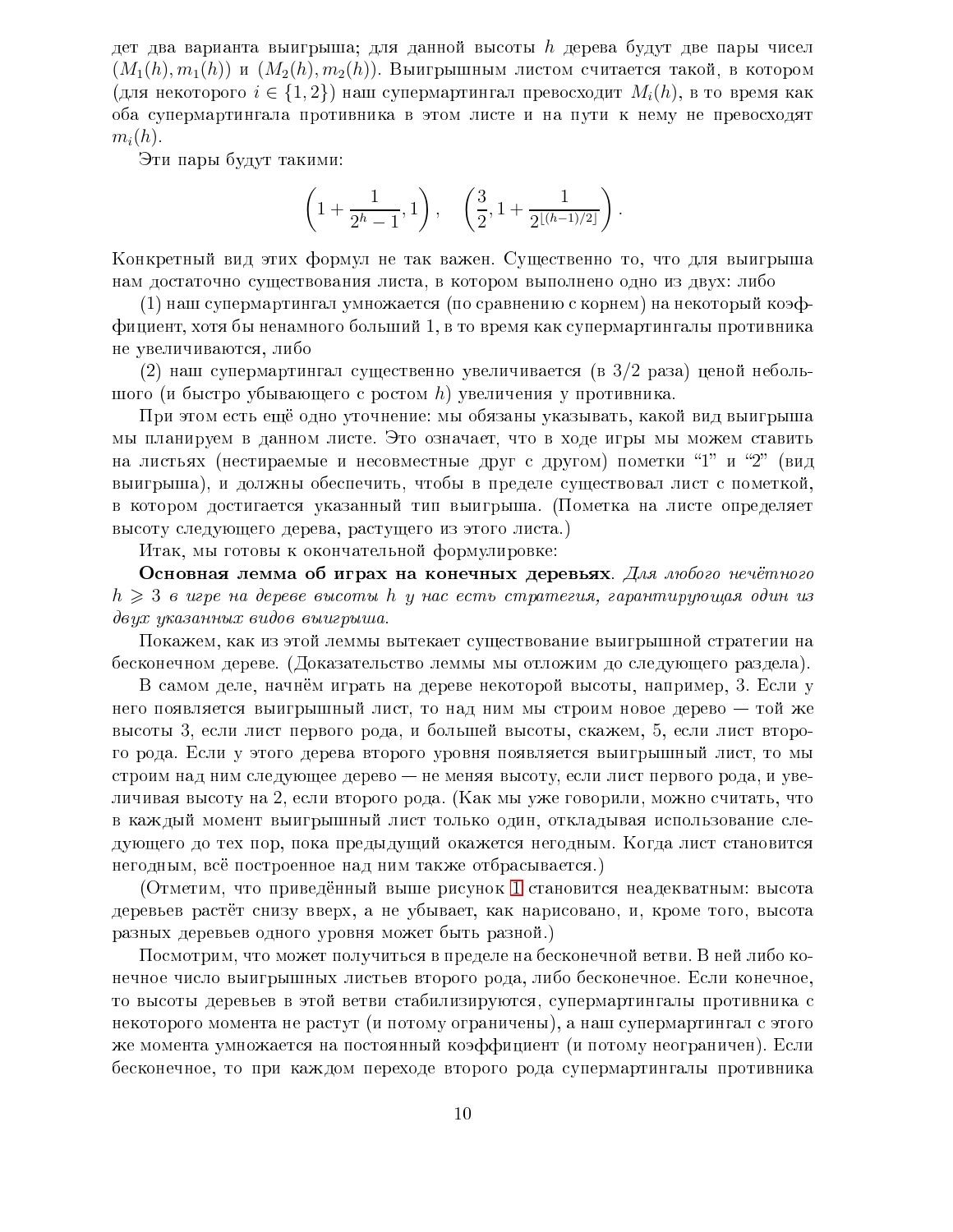$$
1 + 1/(2^{\lfloor (h-1)/2 \rfloor})
$$

с очередным  $h$ , а в промежутках не растут, так что в целом последовательность органичена. С другой стороны, каждый переход второго рода увеличивает наш супермартингал в  $3/2$  раза, а в промежутках он не уменьшается (и даже немного увеличивается, но это не важно), так что в целом он не ограничен.

Таким образом, в обоих случаях мы получаем бесконечную ветвь, где супермартингалы противника ограничены, а наш - нет.

#### Выигрышная стратегия: подробности

Опишем выигрышную стратегию на дереве нечётной высоты h. Выберем путь из корня в один из листьев, например, путь, идущий всё время налево. Вершины вдоль этого пути обозначим  $A_0, A_1, A_2, \ldots$  Мы начнём игру с того, что рассмотрим братьев  $B_3, B_5, \ldots$  и в деревьях над ними напишем число  $c = 2<sup>h</sup>/(2<sup>h</sup>-1)$  (рис. 3). Под ними мы тоже должны увеличить значение нашего супермартингала, положив его в каждой вершине среднему значению в листьях-потомках. (Напомним, что изначально все значения нашего супермартингала равны нулю, кроме единицы в корне, которая так и остаётся единицей на протяжении игры.)



<span id="page-23-0"></span>Рис. 3: Наш первый ход

В результате этого появляется сразу несколько вершин, где наш супермартингал не меньше с. Противник, чтобы избежать проигрыша (по первому варианту), должен сделать один из своих супермартингалов больше единицы на пути в любой из листьев, в которых стоит с. Он может делать это либо в деревьях над  $B_3, B_5, \ldots$ либо ниже их. Начнём со второго варианта.

Случай А. Противник сделал один из своих супермартингалов больше 1 в одной из вершин  $A_i$  (только эти вершины встречаются на пути к  $B_i$  не доходя до них).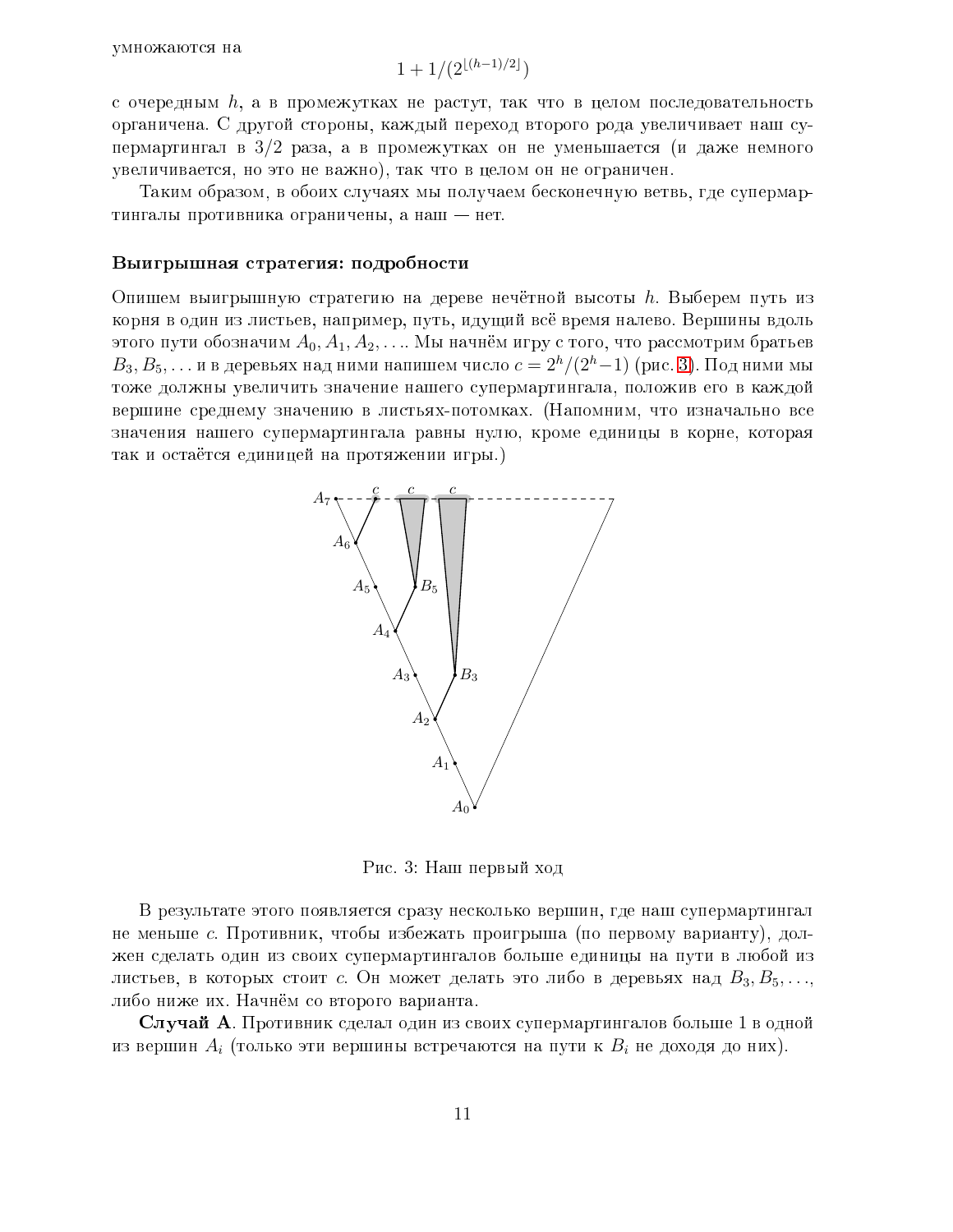Наши действия: увеличиваем наш супермартингал во всех вершинах, кроме самой левой, до с. (В остальных вершинах производим усреднение; в корне это усреднение даёт как раз единицу.)

 $\Pi$ очему этого достаточно: поскольку оба супермартингала противника в корне не больше 1, то найдётся лист, на пути к которому они оба не больше 1 (ищем лист из корня вверх, в каждой вершине один из супермартингалов делает ставку, идём вверх так, чтобы он не возрос – а второй заведомо не изменится). Этот лист не может быть самым левым (на пути к нему один из супермартингалов противника бывает больше единицы), а в остальных у нас стоит с.

Случай Б. Противник увеличил свои супермартингалы в деревьях над  $B_3, B_5, \ldots$ , закрыв все вершины, где мы поставили с. В этом случае во всех вершинах  $B_3, B_5, \ldots$  один из супермартингалов противника больше единицы. (В самом деле, иначе из этой вершины можно было бы протянуть путь вверх, вдоль которого оба супермартингала противника не превосходят единицы.)

**Нижняя оценка**. Можно считать без ограничения общности, что превосходит единицу тот из супермартингалов, который перед этим играл (поскольку другой супермартингал не меняется, другой вариант покрывается случаем А). Таким образом, можно считать, что "нечётный" супермартингал противника больше 1 во всех вершинах  $B_3, B_5, \ldots$ 

В этом случае можно получить нижнюю оценку на значения нечётного супермартингала в вершинах  $A_i$ , идя сверху вниз. В половине случаев он не делает ставок и потому не изменяется; в оставшейся половине мы производим усреднение с числом, большим 1. Получаем такую оценку, как на рисунке 4 (где она показана для дерева высоты 7): Поскольку в корне нечётный супермартингал не больше 1, то в  $B_1$  он не



<span id="page-24-0"></span>Рис. 4: Нижние оценки для  $t_1$  вдоль избранного пути и второй ход

больше 9/8 для нашего рисунка, а в общем случае — не больше  $1 + 1/2^{(h-1)/2}$ .

**Наши действия**: во всех листьях над  $B_1$  мы полагаем наш супермартингал равным  $3/2$ , ниже по усреднению (легко проверить, что мы не превысим единицы в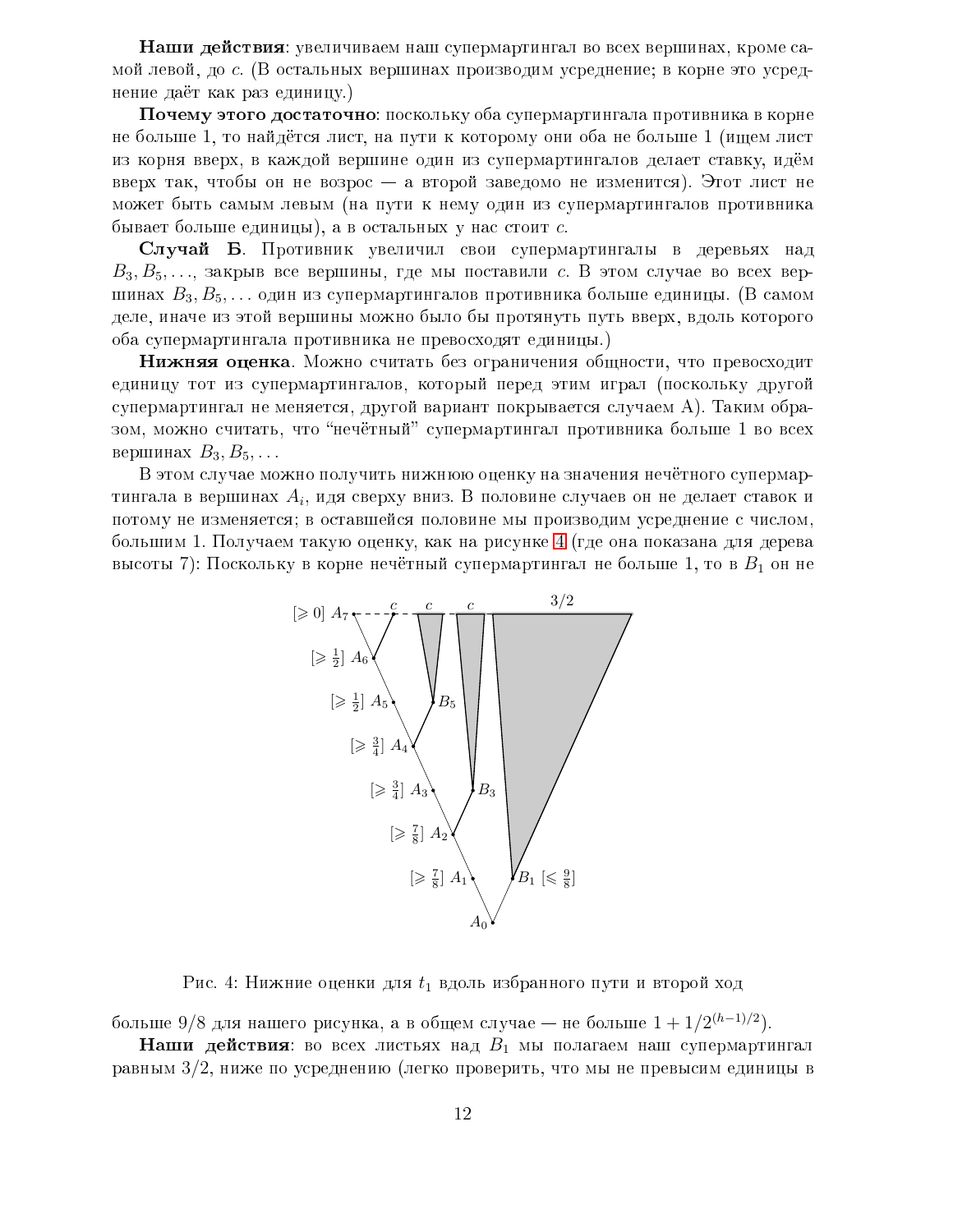корне, так как вторая четверть листьев не использована вообще, а в первой четверти значение лишь чуть больше 1 и не во всех вершинах).

Почему этого достаточно: так как в  $B_1$  оба супермартингала противника не больше  $1 + 1/2^{(h-1)/2}$  (а один даже не превосходит единицы, но это неважно), то это же верно на пути к одному из листьев над  $B_1$ . А наш супермартингал в любом таком листе равен  $3/2$ .

Заметим, что требование декларировать тип выигрыша выполняется легко: вершины с с мы декларируем как вершины первого типа, а вершины с  $3/2$  декларируем как вершины второго типа.

Построение выигрышной стратегии в игре на конечном дереве (и тем самым доказательство теоремы) завершено.

#### О неравномерных мерах 6

Супермартингалы соответствуют изменению капитала в ходе игры. До сих пор мы предполагали, что игра использует симметричную монету, и тогда ставка на угаданный бит удваивается. Если монета предполагается несимметричной, то и правила игры должны соответственно измениться: менее вероятный исход даёт большее увеличение ставки. Это отражено в определении супермартингала относительно заданной меры. Неотрицательная функция  $\mu$  на двоичных словах называется (вероятностной) мерой, если  $\mu(\Lambda) = 1$  (где  $\Lambda$  — пустое слово) и

$$
\mu(x) = \mu(x0) + \mu(x1)
$$

для любого х. Супермартингалом относительно и называется неотрицательная функция т на двоичных словах, для которой

$$
m(x) \ge m(x0)\frac{\mu(x0)}{\mu(x)} + m(x1)\frac{\mu(x1)}{\mu(x)}
$$

при всех *х*. (Для равномерной меры, где  $\lambda(x) = 2^{-n}$  для слова *х* длины *n*, получаем прежнее определение.)

Когда говорят о перечислимых снизу супермартингалах, обычно предполагают, что мера  $\mu$  вычислима. В этом случае сохраняет силу критерий случайности по Мартин-Лёфу в терминах перечислимых снизу супермартингалов.

Основной результат этой статьи был сформулирован для случая равномерной меры, но он переносится и на более широкий класс вычислимых мер:

**Теорема**. Пусть  $\mu$  — вычислимая мера, для которой условные вероятности появления нуля и единицы после любого слова х отделены от нуля, то есть не меньше некоторого положительного  $\varepsilon$ , не зависящего от х. Тогда найдётся последовательность, не случайная по мере  $\mu$ , на которой ограничен любой перечислимый снизу супермартингал, делающий ставки только на чётных или только на нечётных  $xodax$ .

Доказательство следует той же схеме, только надо изменить численные значения параметров выигрыша на конечном дереве, а также подходящим образом выбирать путь  $A_0, A_1, A_2, \ldots$  для выигрышной стратегии.